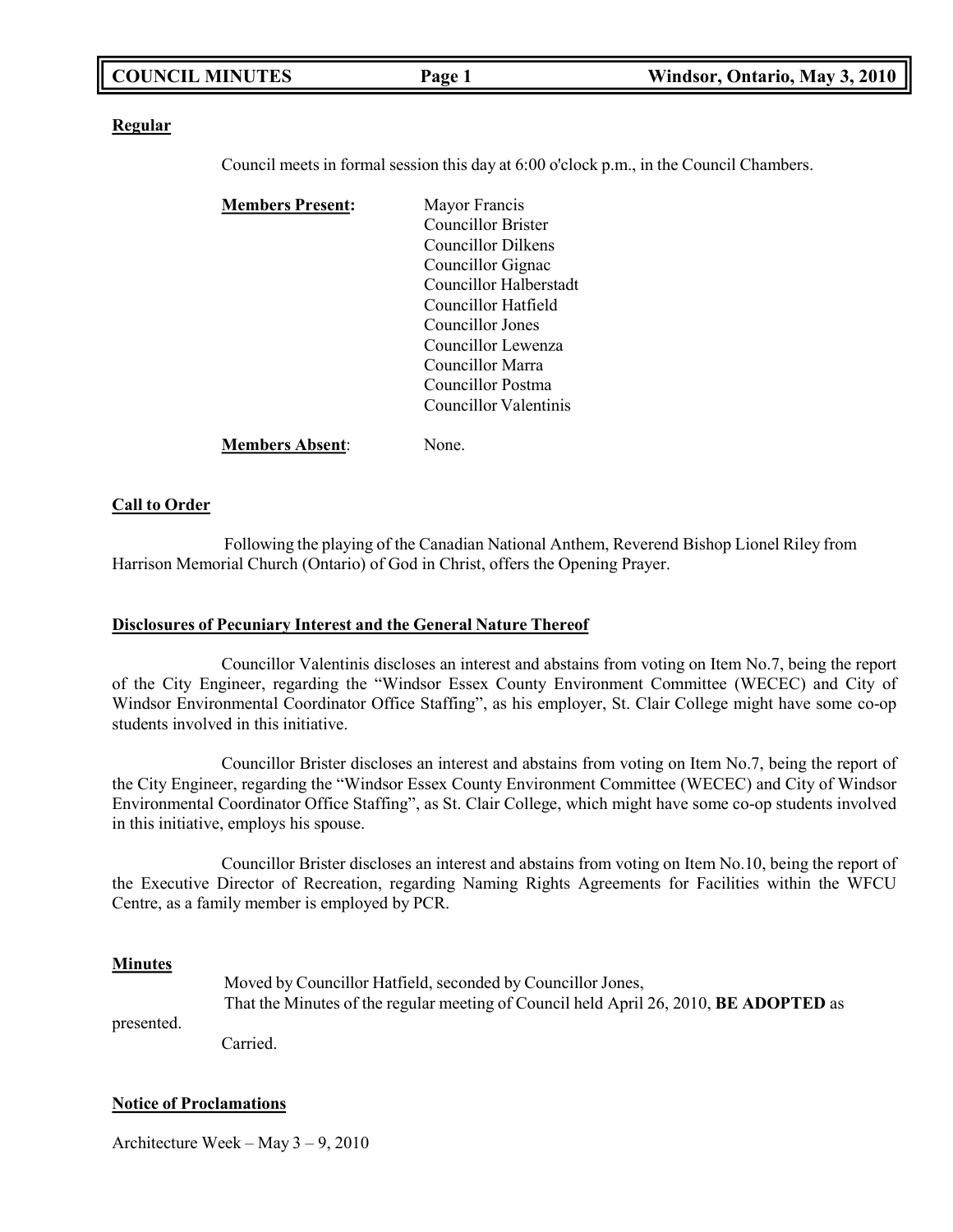# **COUNCIL MINUTES Page 2 May 3, 2010**

#### **Committee of the Whole**

Moved by Councillor Lewenza, seconded by Councillor Marra,

That Council do now rise and move into Committee of the Whole with the Mayor presiding for the purpose of dealing with:

- (a) communication items;
- (b) consent agenda;
- (c) hearing requests for deferrals or referrals of any items of business;
- (d) hearing presentations and delegations;
- (e) consideration of business items;
- (f) consideration of Committee reports:
	- (i) **Report of Special In-Camera Meeting or other Committee as may be held prior to Council** (if scheduled).
- (g) consideration of by-laws 68-2010 through 69-2010, and 71-2010 through 72-2010 (inclusive).

Carried.

#### **Communications**

Moved by Councillor Postma, seconded by Councillor Valentinis,

**M133–2010** That the following Communication Items 1 to 3 and 5 to 13 inclusive, as set forth in the Council Agenda **BE REFERRED** as noted except Communication No. 4 which is dealt with as follows:

## **Communication No. 4:**

Moved by Councillor Halberstadt, seconded by Councillor Lewenza,

**M134-2010** That the correspondence dated April 14, 2010 regarding "Federal legislation for transit and other green commuter choices" **BE RECEIVED**, and further, that the City Clerk **BE DIRECTED** to issue a letter of support respecting Bill C-466, which would facilitate green commuter choices for Canadians by making employerprovided benefits for transit, carpooling and bicycle commuting tax-free at the federal level.

Carried.

| <b>Item</b> | <b>From</b>                                          | <b>Description</b>                                                                                                                                                                                                                                                |
|-------------|------------------------------------------------------|-------------------------------------------------------------------------------------------------------------------------------------------------------------------------------------------------------------------------------------------------------------------|
|             | Ministry of the<br>Environment                       | Certificate of Approval – Municipal and Private Sewage Works –<br>Upgrading and Expansion of the Lou Romano Water Reclamation Plant<br><b>City Engineer</b><br><b>Executive Director of Operations</b><br><b>Manager of Environmental Services</b><br>Note & File |
|             |                                                      | <b>SW2010</b>                                                                                                                                                                                                                                                     |
|             |                                                      | Government Makes Further Commitments to Implementation of Full Day<br>Early Learning Program                                                                                                                                                                      |
| 2           | Association of<br>Municipalities of Ontario<br>(AMO) | <b>Community Development &amp; Health Commissioner</b>                                                                                                                                                                                                            |
|             |                                                      | <b>Executive Director of Housing &amp; Children's Services</b>                                                                                                                                                                                                    |
|             |                                                      | Chief Financial Officer & City Treasurer                                                                                                                                                                                                                          |
|             |                                                      | Note & File                                                                                                                                                                                                                                                       |
|             |                                                      | <b>SSC/6751</b>                                                                                                                                                                                                                                                   |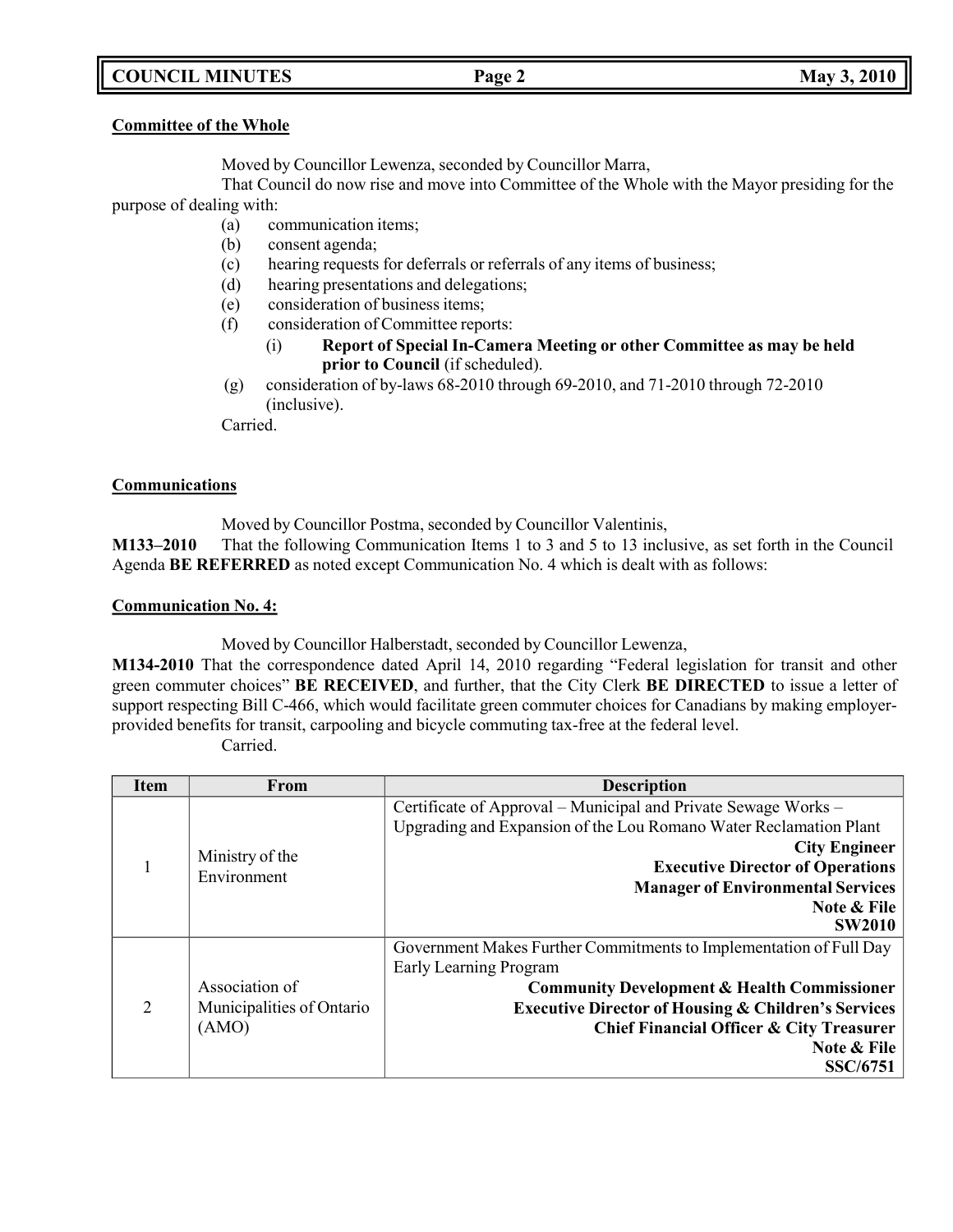**COUNCIL MINUTES Page 3 May 3, 2010**

|                  |                         | Decision/Order of the Board regarding the consolidated appeals under the<br>Planning Act, R.S.O. 1990 for lands known as the Sandwich Heritage<br><b>Conservation District</b> |
|------------------|-------------------------|--------------------------------------------------------------------------------------------------------------------------------------------------------------------------------|
|                  |                         | <b>City Planner</b>                                                                                                                                                            |
|                  | Ontario Municipal Board | <b>Chief Building Official</b>                                                                                                                                                 |
| 3                | (OMB)                   | <b>City Solicitor</b>                                                                                                                                                          |
|                  |                         |                                                                                                                                                                                |
|                  |                         | <b>Zoning Clerk</b>                                                                                                                                                            |
|                  |                         | Note & File                                                                                                                                                                    |
|                  |                         | ZO/10321 ZO/10322 Z/10320 Z/10325 ZB/10324 ZB/10323                                                                                                                            |
|                  |                         | Z/8581 MBA/10319                                                                                                                                                               |
|                  | Denise Savoie, MP,      |                                                                                                                                                                                |
|                  | Victoria; and Jack      |                                                                                                                                                                                |
|                  | Layton, MP, NDP; and    | Federal Legislation for Transit and Other Green Commuter Choices                                                                                                               |
| $\overline{4}$   | Joe Comartin, MP        | <b>General Manager of Transit Windsor</b>                                                                                                                                      |
|                  |                         | <b>COUNCIL DIRECTION REQUESTED</b>                                                                                                                                             |
|                  | Windsor-Tecumseh; and   | <b>MT2010</b>                                                                                                                                                                  |
|                  | Brian Masse, MP         |                                                                                                                                                                                |
|                  | Windsor West            |                                                                                                                                                                                |
|                  | Municipal Property      | Tentative Settlement with Ontario Public Service Employees Union                                                                                                               |
| 5                | Assessment Corporation  | (OPSEU)                                                                                                                                                                        |
|                  | (MPAC)                  | Note & File                                                                                                                                                                    |
|                  |                         | <b>GM2010</b>                                                                                                                                                                  |
|                  |                         | Notice of Public Meeting – Proposed Zoning By-Law Amendment                                                                                                                    |
| 6                | Town of LaSalle         | <b>City Planner</b>                                                                                                                                                            |
|                  |                         | Note & File                                                                                                                                                                    |
|                  |                         | ZB2010                                                                                                                                                                         |
|                  |                         | Application of Yuriy Stamov & Victoria Vonsovitch for Site Plan                                                                                                                |
|                  |                         | Approval to permit 2 six-unit residential buildings located on Northway                                                                                                        |
| $\overline{7}$   | Manager of Development  | Ave.                                                                                                                                                                           |
|                  | Applications            | Note & File                                                                                                                                                                    |
|                  |                         | ZS/10637                                                                                                                                                                       |
|                  |                         | Application of 1797494 for Site Plan Amendment to permit parking                                                                                                               |
|                  |                         | spaces, aisles, concrete curbs and landscaping located at 476 Lauzon Rd.                                                                                                       |
|                  | Manager of Development  | /7980 Menard St. / 463, 464, 469, 473, 477 & 481 Frank Ave. / Lane PL                                                                                                          |
| 8                | Applications            | 11348 Riverside                                                                                                                                                                |
|                  |                         | Note & File                                                                                                                                                                    |
|                  |                         | ZS/10456                                                                                                                                                                       |
|                  |                         | Application of Kevin Charles Flood for Site Plan Approval to permit a                                                                                                          |
|                  |                         |                                                                                                                                                                                |
|                  | Manager of Development  | three-unit townhouse with one garage per unit located at 2919 Donnelly                                                                                                         |
| $\boldsymbol{9}$ | Applications            | St.                                                                                                                                                                            |
|                  |                         | Note & File                                                                                                                                                                    |
|                  |                         | ZS/10641                                                                                                                                                                       |
|                  |                         | Application of Bethel Romanian Pentecostal Church for Site Plan                                                                                                                |
|                  | Manager of Development  | Approval to permit the closure / relocation of street access to site as well                                                                                                   |
| 10               | Applications            | as a new septic system located at 5920 Baseline Rd.                                                                                                                            |
|                  |                         | Note & File                                                                                                                                                                    |
|                  |                         | ZS/10642                                                                                                                                                                       |
|                  |                         | CQ 17-2010 – Protocols by Police and By-Law Enforcement Regarding                                                                                                              |
|                  | Manager of Compliance   | Noise Complaints                                                                                                                                                               |
| 11               | & Enforcement           | Note & File                                                                                                                                                                    |
|                  |                         | <b>SP2010</b>                                                                                                                                                                  |
|                  |                         |                                                                                                                                                                                |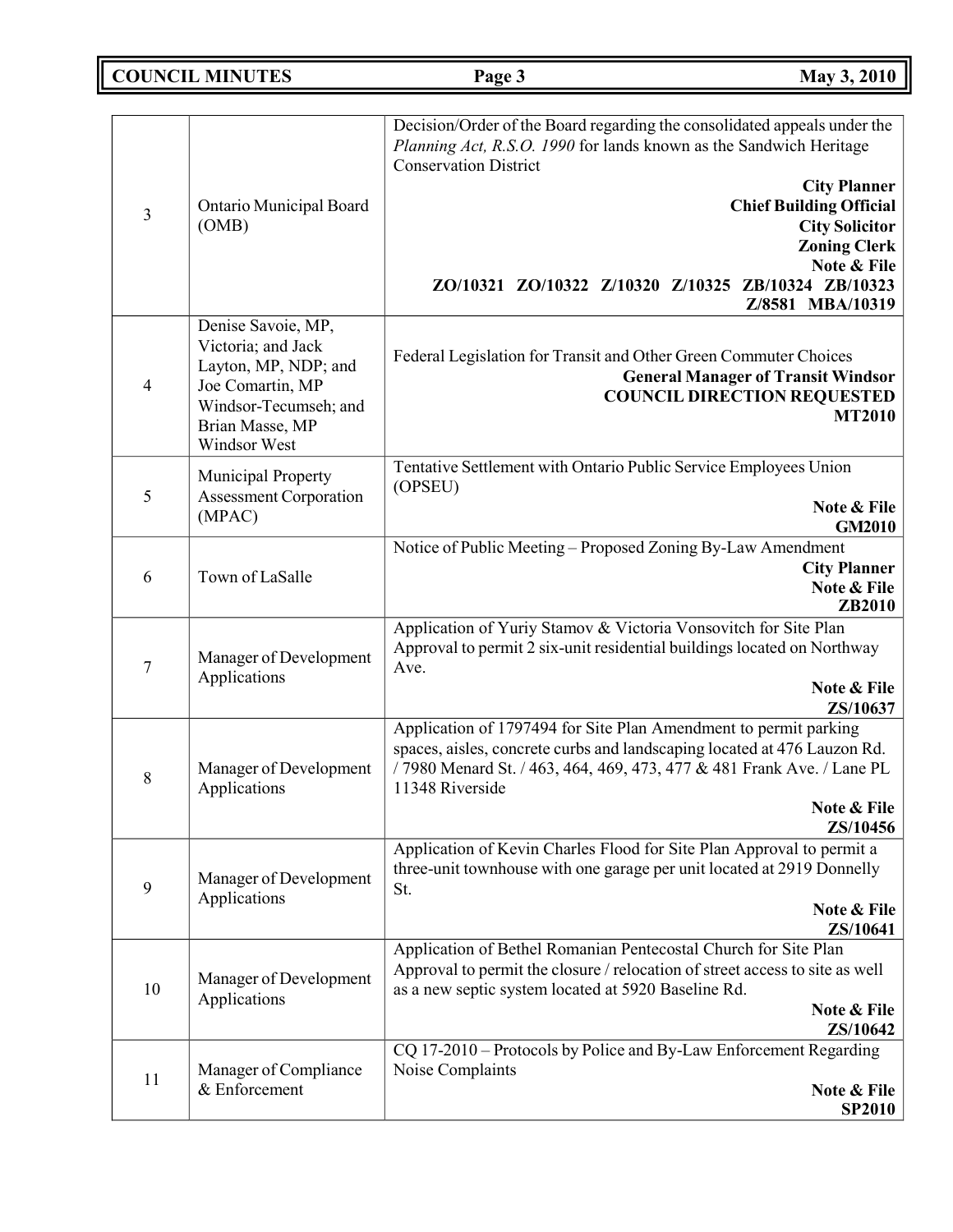**COUNCIL MINUTES Page 4 May 3, 2010**

|    | Site Plan Approval | Site Plan, Minor Change Application - Canadian Transit Company<br>(CTC) New Canada Customs Office |
|----|--------------------|---------------------------------------------------------------------------------------------------|
| 12 | Officer            | Note & File                                                                                       |
|    |                    | <b>ZS/8302</b>                                                                                    |
|    |                    | Minutes of meeting held April 20, 2010 ( <i>previously distributed</i> for                        |
| 13 | Windsor Bicycling  | members of Council only) (copy available upon request)                                            |
|    | Committee          | Note & File                                                                                       |
|    |                    | <b>MB2010</b>                                                                                     |

Carried.

# **Consent Agenda**

Moved by Councillor Postma, seconded by Councillor Dilkens, That the following Consent Agenda and the recommendations contained in the administrative

reports **BE APPROVED** as amended:

Item 3 Approval of Award of Tender for Roof and Building Envelope Restoration at Windsor Water World

Item 4 Update – "Investing in Ontario" Funding Required Notice and Acknowledgements

Item 5 Purchasing By-law Amendment

Item 6 2010 Windsor Star Advertising Contract

Item 10 Naming Rights Agreements for Facilities Within the WFCU Centre

Carried. Councillor Brister discloses an interest and abstains from voting on Item No. 10.

## **Deferrals and/or Referrals and Withdrawals**

Item 7 Windsor Essex County Environment Committee (WECEC) and City of Windsor Environmental Coordinator Office Staffing -At the request of Administration, this matter is being deferred for a few weeks to allow for clarification concerning the impact associated with the issue of student hiring.

# **Presentations & Delegations:**

## **DELEGATIONS**

## **Museum Development Feasibility Study**

## **David Wonham, representing Chimczuk Museum Inc.**

David Wonham, representing Chimczuk Museum Inc**.,** appears before Council to encourage that an RFP be issued for the Museum Development Feasibility Study and to finally commit to building a museum, and concludes by suggesting that any in house solution has not provided any results to date, and should not be considered as an option.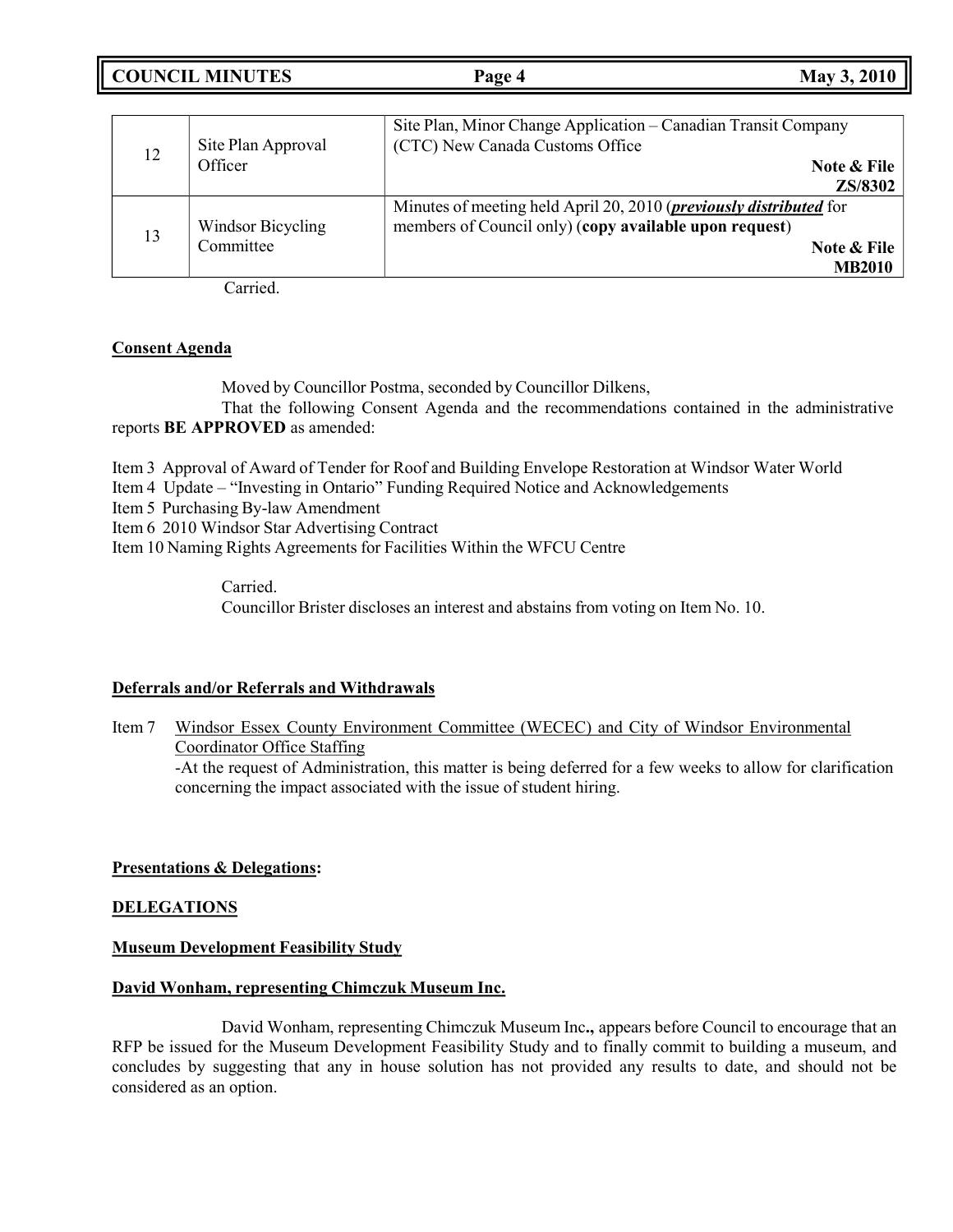**COUNCIL MINUTES Page 5 May 3, 2010**

#### **Montgomery Jones and Riley McGuire, 5th grade students from St. Anne French Immersion School**

Montgomery Jones and Riley McGuire, 5th grade students from St. Anne French Immersion School appear before Council to express concern regarding confusion as to whether or not Council wants to move forward with the development of a new municipal museum for the City, using in part the Chimczuk funds as per Mr. Chimczuk's will, stating that the time for a new museum has come, and that there is a need for more family attractions in the downtown, and conclude by providing an overview of a proposal their class has put together, in which a museum would be built between Riverside Drive, University Avenue, Bruce Avenue and Church Street and provide a vision as to what the museum would be comprised of, such as dedicated exhibits to the auto industry and to the Great Lakes.

## **Douglas Rosete and Marc Roberts, 5th grade students from St. Anne French Immersion School**

Douglas Rosete and Marc Roberts, 5th grade students from St. Anne French Immersion School appear before Council to speak in support of the need for a new museum in the City of Windsor, and provide further details in terms of a proposal that their class put together to make this a reality, suggesting that exhibits, and concerts by local musicians could be part of ongoing tourism attractions that could be marketed to Windsor's advantage.

# **Stephen Laforet, 5th grade teacher, St. Anne French Immersion School**

Stephen Laforet, 5th grade teacher, St. Anne French Immersion School appears before Council to express support for a new museum in the downtown area, that would serve as an attraction for all age groups all year round, and members of the community could serve as volunteers for the museum.

# **Pat Malicki, Ward 5 resident**

Pat Malicki, Ward 5 resident appears before Council to speak in support of proceeding with an RFP for the Museum Development Feasibility Study and suggests that this is the only ideal option; and concludes by suggesting that using previous reports, perform an in-house study and make recommendations to City Council regarding theme and location is not an option as far as she's concerned, as all other projects would be put on hold; and further suggests that consideration should also not be given to the option to undertake no further studies for a new museum facility and to disperse the Chimczuk Trust to institutions that are either museums, libraries or archives.

# **David Hanna, Ward 1 resident**

David Hanna, Ward 1 resident appears before Council to speak in support of proceeding with an RFP for the Museum Development Feasibility Study, and concludes by offering suggestions for a new museum, including a museum design which would bridge the past, present and future, and to also explore aspects of ecotourism, among other things.

## **APR/10168** 1

(For final disposition of this matter, see Clause **CR162/2010** in Schedule "A" attached hereto.)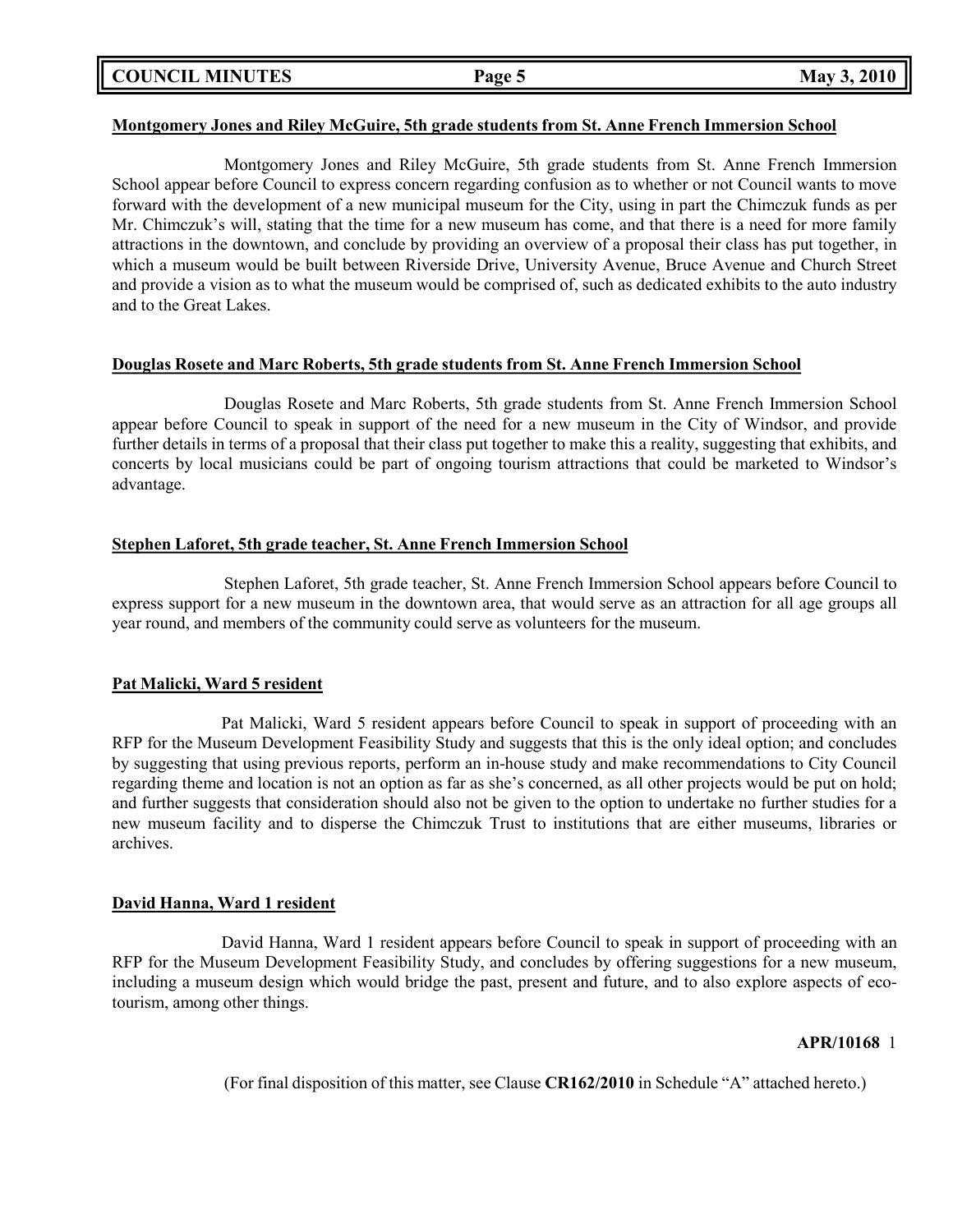# **COUNCIL MINUTES Page 6 May 3, 2010**

**Emission of Amplified Sound Policy**

# **Jan Wilson, Executive Director of Recreation& Culture and Walt Metulynsky, Manager of Leisure Outreach Services**

Jan Wilson, Executive Director of Recreation& Culture and Walt Metulynsky, Manager of Leisure Outreach Services, appear before Council to provide a brief overview and clarification regarding the Emission of Amplified Sound Policy, in terms of its purpose, exceptions, rules and regulations, point of reception and monitoring and controls.

## **Rita Ossington, Canada South Festival Network**

Rita Ossington, Canada South Festival Network, appears before Council to acknowledge the proposed Emission of Amplified Sound Policy, but requests that it not be implemented until January of 2011, so that all festivals can incorporate the proposed changes into their budgets, and concludes by seeking clarification in terms of what are acceptable notice procedures for the affected neighbours.

Mayor Francis leaves the meeting at 7:42 o'clock p.m. and Councillor Brister assumes the Chair.

## **Chris Edwards, Executive Director, Downtown Windsor BIA**

Chris Edwards, Executive Director, Downtown Windsor BIA, appears before Council to acknowledge and provide general support to the proposed Emission of Amplified Sound Policy, but highlights some areas of concern, such as the proposed 11:00 o'clock p.m. end-point in terms of a noise by-law exemption permit, suggesting this is too early, and also states that the proposed complaint mechanism is too vague.

Mayor Francis returns to the meeting at 7:49 o'clock p.m. and Councillor Brister returns to his seat at the Council table.

## **Johnny Butera, Vice President of the Downtown Residents Association**

Johnny Butera, Vice President of the Downtown Residents Association, appears before Council to provide some comments regarding the proposed Emission of Amplified Sound Policy, stating that this would require having adequate staffing levels in the By-law enforcement division at the City of Windsor, and that this under-serviced area needs to be adequately resourced as a starting point, and concludes by suggesting that an education strategy needs to be developed and implemented, as well as a well defined notification strategy to the public.

Moved by Councillor Valentinis, seconded by Councillor Dilkens,

That the report of the Executive Director of Recreation and Culture dated April 12, 2010 entitled "Emission of Amplified Sound Policy" BE DEFERRED for a few weeks to allow for a meeting with By-law Enforcement officials, representatives from the Recreation Department, and any interested members of Council to discuss protocols for enforcement of the Policy.

> The motion is **put** and is **lost** due to an equality of votes. Aye votes: Councillors Valentinis, Dilkens, Lewenza, Marra and Jones. Nay votes: Councillors Hatfield, Brister, Halberstadt, Gignac and Mayor Francis. Councillor Postma was absent from the meeting when the vote was taken on this matter.

#### **SR2010** 9

(For final disposition of this matter, see Clause **CR171/2010** in Schedule "A" attached hereto.)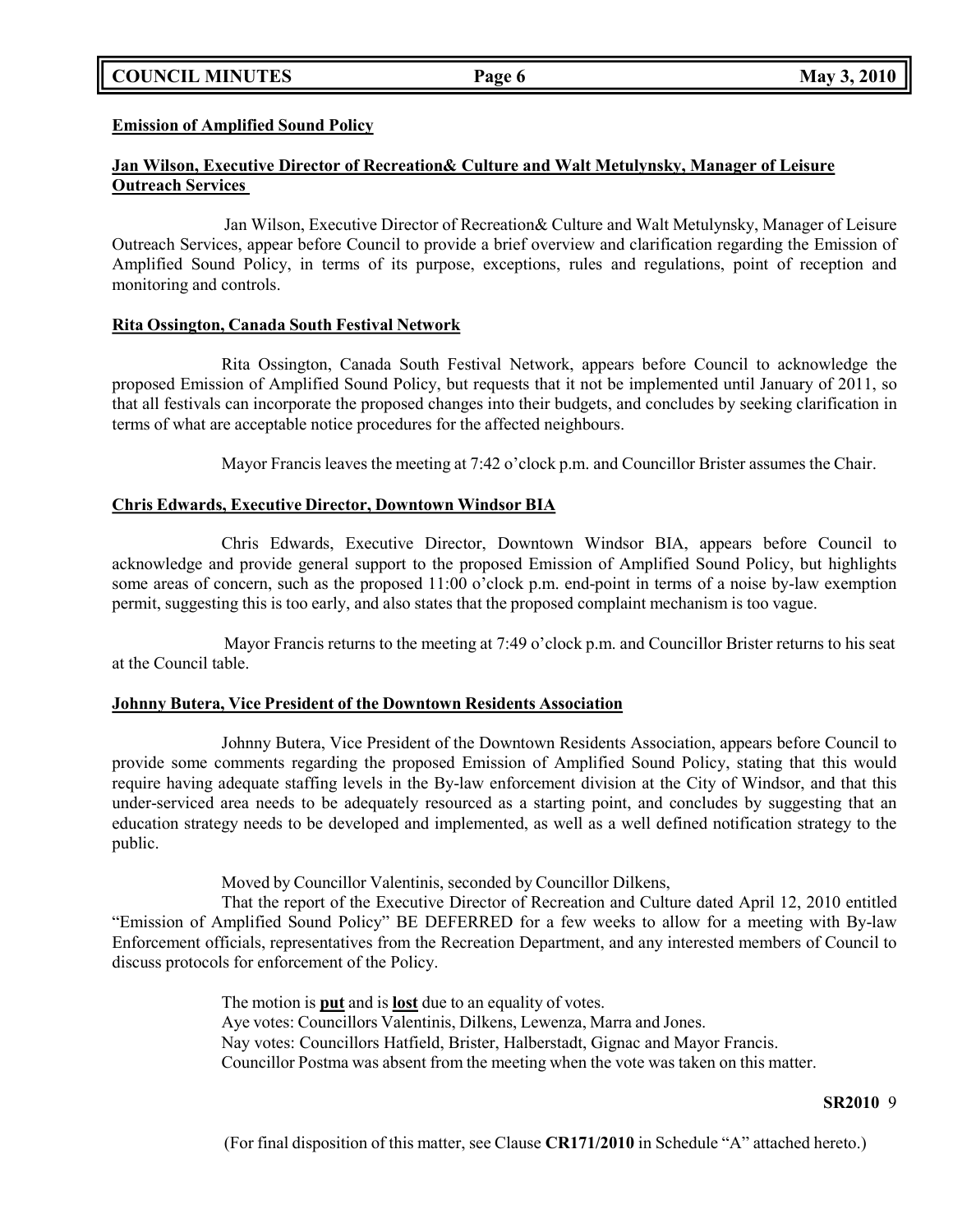# **COUNCIL MINUTES Page 7 May 3, 2010**

#### **Municipal Cultural Master Plan**

# **Jan Wilson, Executive Director of Recreation & Culture; Mary Baruth, Manager of Cultural Affairs; and Jon Linton, TCI Management Consultant**

Mayor Francis leaves the meeting at 8:32 o'clock p.m. and Councillor Brister assumes the Chair.

Jan Wilson, Executive Director of Recreation & Culture; Mary Baruth, Manager of Cultural Affairs; and Jon Linton, TCI Management Consultant, appear before Council to provide an overview of the Municipal Cultural Plan in terms of background, recommendations and next steps, including underlying assumptions, the process, as well as a detailed overview of the 16 recommendations, including resource requirements and other considerations.

## **Shiva Koushik, President and Lisa Kolody, Director of Programs and Operations, Multi-Cultural Council of Windsor & Essex County**

Shiva Koushik, President and Lisa Kolody, Director of Programs and Operations, Multi-Cultural Council of Windsor & Essex County, appear before Council to provide a brief overview of the Carrousel of Nations initiative, which is well positioned in terms of assisting with the Municipal Cultural Master Plan, and highlight some of the proposed recommendations in which they could assist, such as recommendation No. 9 to "increase awareness of the community, councilors and municipal staff about culture".

Mayor Francis returns to the meeting at 8:41 o'clock p.m., and Councillor Brister returns to his seat at the Council table.

## **Justin Langlois, Arts Council Windsor & Region, appears before Council**

Justin Langlois, Arts Council Windsor & Region, appears before Council to speak in support of the proposed Municipal Cultural Master Plan, stating that the Arts Council is willing and able to assist with many of the recommendations outlined in the Plan.

#### **Leona MacIntyre, Windsor Endowment for the Arts**

Leona MacIntyre, Windsor Endowment for the Arts, appears before Council to speak in support of the proposed Municipal Cultural Master Plan, stating that the Windsor Endowment for the Arts is eager and willing to assist with many of the recommendations outlined in the Plan, and concludes by stating that Windsor is an ideal geographical setting and can be an artistic and cultural destination for tourists.

#### **Barbara Murawski, Windsor Printmakers Forum**

Barbara Murawski, Windsor Printmakers Forum, appears before Council to speak in support of the proposed Municipal Cultural Master Plan, and concludes by providing a brief overview of the Windsor Printmakers Forum, including some of the challenges that they are facing, and applauds the fine work of the Cultural Affairs Office.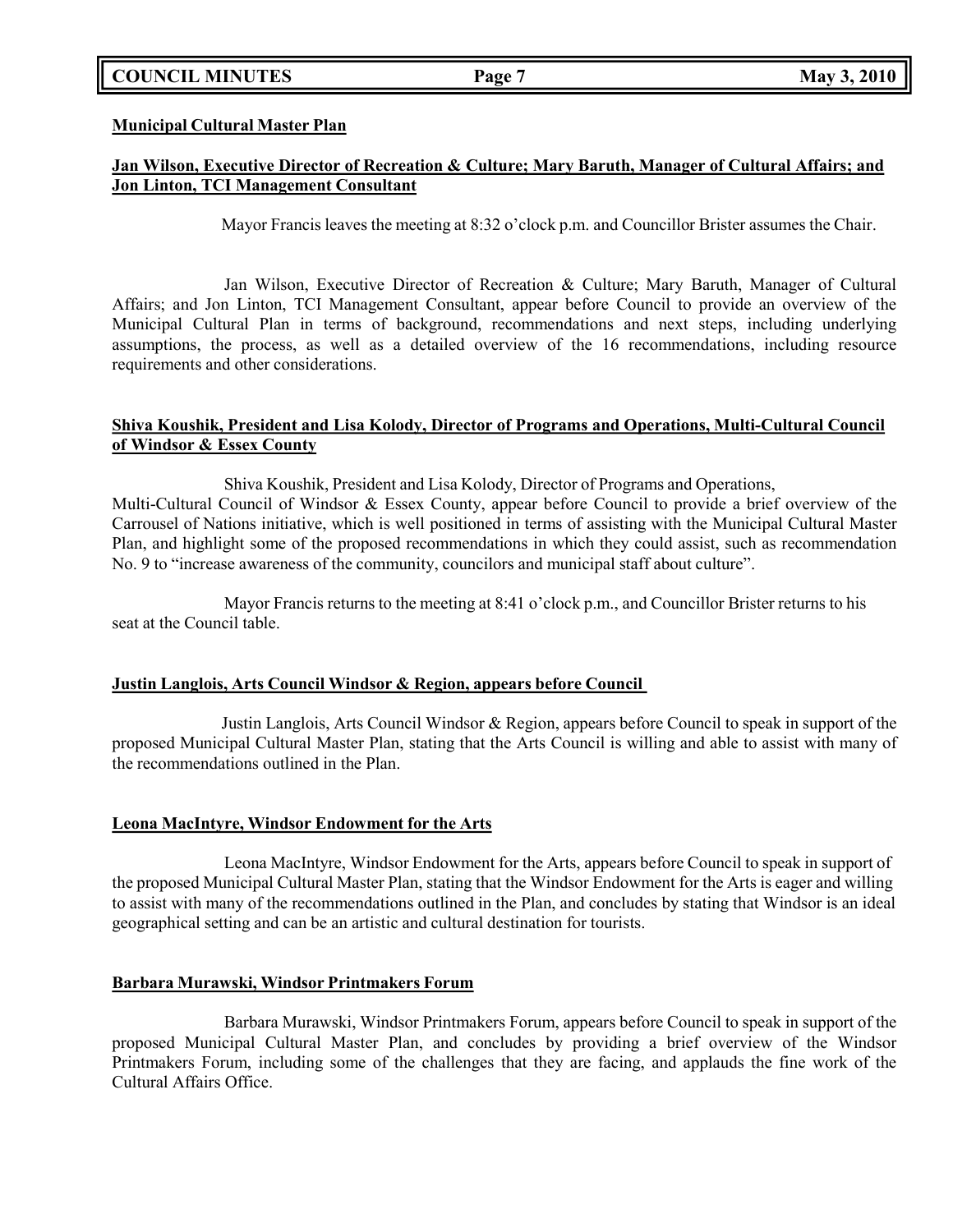#### **Barbara Peirce Marshall**

Barbara Peirce Marshall, appears before Council as an individual performing artist, and speaks in support of the proposed Municipal Cultural Master Plan, stating that it is important to support and encourage the local arts community and concludes by stating that the proposed Plan offers hope and optimism to the arts community.

## **Jack McGarry, President and Janis Cramp, Vice President, Windsor Light Music Theatre**

Jack McGarry, President and Janis Cramp, Vice President, Windsor Light Music Theatre, appear before Council to speak in support of the proposed Municipal Cultural Master Plan, suggesting that its approval would signal Council's investment in the arts, and concludes by highlighting the importance of emphasizing the creative class for a healthy and vital community and offers the assistance of Windsor Light Music Theatre in terms of implementing the Plan and participating in future stakeholder engagements.

#### **Ilias Kiritsis, President, Art Gallery of Windsor**

Ilias Kiritsis, President, Art Gallery of Windsor, appears before Council to speak in support of the proposed Municipal Cultural Master Plan, and concludes by stating that the Art Gallery of Windsor is eager and willing to assist with the recommendations outlined in the plan.

#### **Pat Malicki, Ward 5 resident**

Pat Malicki, Ward 5 resident, appears before Council to speak in support of the proposed Municipal Cultural Master Plan, stating that approval of this plan would provide a road map in terms of an improved quality of life.

## **David Hanna, Ward 1 resident**

David Hanna, Ward 1 resident, appears before Council to speak in support of the proposed Municipal Cultural Master Plan, and proceeds to outline some of the various endless possibilities that could emerge from its implementation.

#### **Jeth Mill, Executive Director and Doug Fox, Board of Directors President, Windsor Symphony Orchestra**

Jeth Mill, Executive Director and Doug Fox, Board of Directors President, Windsor Symphony Orchestra, appear before Council to enthusiastically endorse the proposed Municipal Cultural Master Plan, stating interest in recommendations 7 and 8 dealing with the creation of an arm's length Cultural Funding Commission and the development of a cultural organization investment strategy and fund, but urge a slower adoption of the recommendation and to follow a two phased approach for pragmatic reasons, and conclude by suggesting that recommendation 7 be changed to add the words "that the WSO and AGW be precluded from applying for funding from the Cultural Funding Commission until such time as the commission is fully established and functioning effectively", and that recommendation 8 be changed to add the words "that the WSO and the AGW be requested to initiate discussions with the City and Cultural Affairs Office to negotiate a memorandum of understanding outlining a multi-year agreement."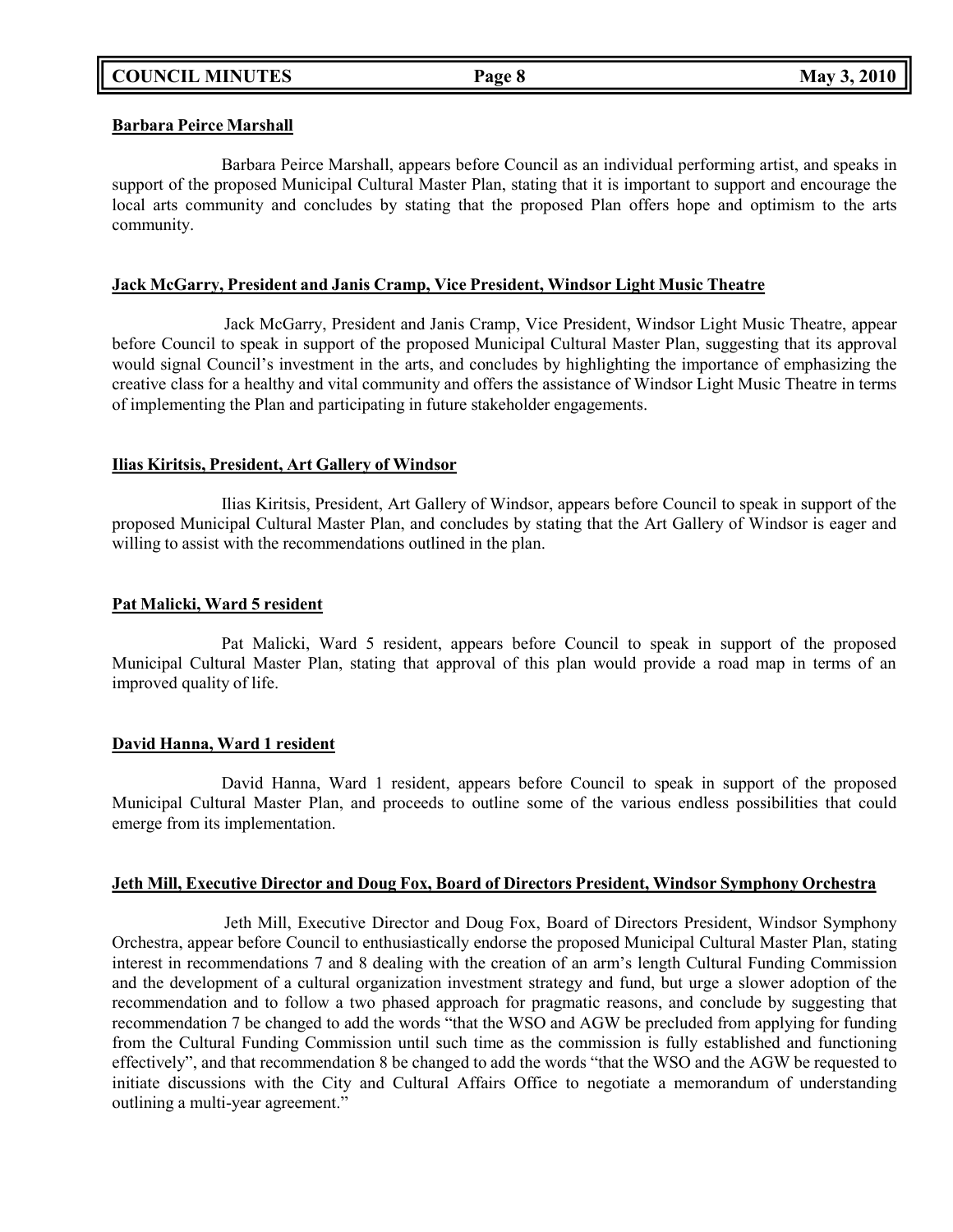# **COUNCIL MINUTES Page 9 May 3, 2010**

#### **Les Chaif, Ward 2 resident**

Les Chaif, Ward 2 resident, appears before Council to state opposition to the proposed Municipal Cultural Master Plan, suggesting that given the challenging economic climate, the timing is not right to spend taxpayer money on such an initiative.

#### **Al Nelman, Ward 4 resident**

Al Nelman, Ward 4 resident, appears before Council to state opposition to the proposed Municipal Cultural Master Plan, stating that Council needs to differentiate between essential and non-essential services, and to focus on tangible priorities that are necessary during these economically challenging times and to demonstrate financial due diligence.

#### **Merv dePendleton, Ward 5 resident**

Merv dePendleton, Ward 5 resident, appears before Council to state opposition to the proposed Municipal Cultural Master Plan, stating that Council should focus and dedicate resources to more pressing matters such as roads and sewers.

#### **Ted Boomer, Bluesfest**

Ted Boomer, Bluesfest, appears before Council to speak in support of the proposed Municipal Cultural Master Plan, stating that a plan has been needed for a very long period of time, and that will now serve as the catalyst to bring the entire arts community together.

Moved by Councillor Marra, seconded by Councillor Valentinis,

That Council RECEIVE the Municipal Cultural Master Plan and that Administration PREPARE reports for all recommendations that have either policy or funding implications.

The motion is **put** and is **lost** due to an equality of votes.

Aye votes: Councillors Marra, Valentinis, Hatfield, Dilkens and Jones. Nay votes: Councillors Postma, Halberstadt, Brister, Gignac and Mayor Francis. Councillor Lewenza was absent from the meeting when the vote was taken on this matter.

#### **APR/10296** 2

(For final disposition of this matter, see Clause **CR163/2010** in Schedule "A" attached hereto.)

Moved by Councillor Brister, seconded by Councillor Halberstadt **M135-2010** That in accordance with Section 3.5 (b) of the Procedure By-law, the time of the meeting **BE EXTENDED** beyond 11:00 o'clock p.m., to permit the continuation of the Agenda. Carried unanimously. Councillor Lewenza was absent from the meeting when the vote was taken on this matter.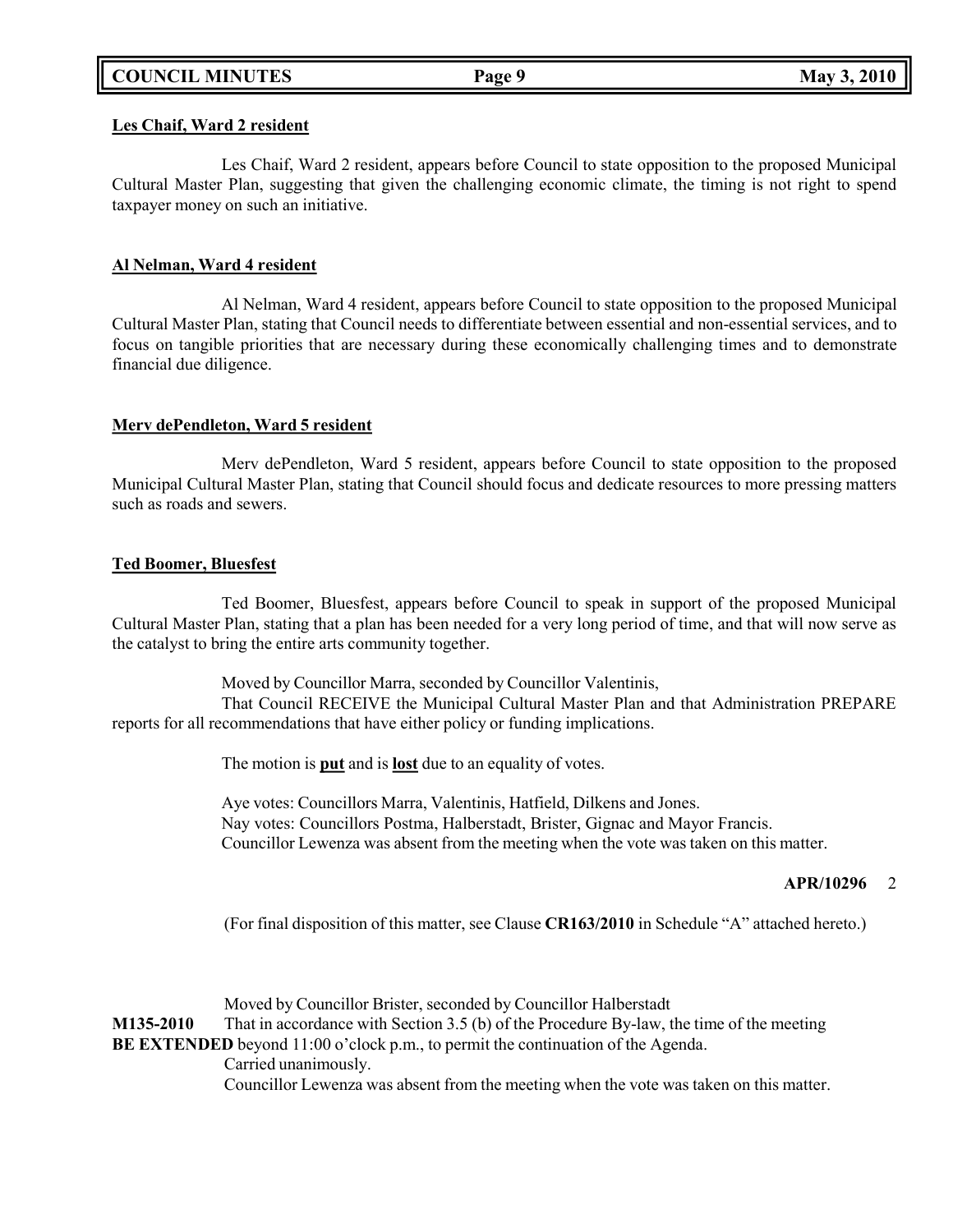## **2010 Tax Policy – Decision Making Tools**

Mayor Francis leaves the meeting at 10:25 o'clock p.m. and Councillor Brister assumes the Chair.

## **Jim Williams and Jim Marsh, members of the Small Business Advisory Panel**

Jim Williams and Jim Marsh, members of the Small Business Advisory Panel, appear before Council to provide a brief overview to Council in terms of the 2009 Municipal Tax Allocation, including a tax rate comparison between Windsor and surrounding areas for 2009, the four-year cycle for reassessing property values used to calculate municipal taxes across Ontario, and conclude by recommending that Council bring Windsor's ratios in line with the BMA average for similar municipalities with over 100,000 people (1.86 is the commercial ratio average), and to consider providing a phased in tax relief to the sectors of the economy that are in dire need of assistance, mitigate the utilization by the City of Windsor of clawbacks under the Provincial capping formula and reduce the residual industrial ratio to that of the Chatham-Kent ratio of 1.57, phased in over 3 years.

## **Janette Calandra of the Multi-Residential Taxpayer Advisory Committee**

Janette Calandra of the Multi-Residential Taxpayer Advisory Committee, appears before Council to state that the current reality is that there are approximately 16,000 multi-residential units in the City of Windsor and to survive, rents have decreased to compete in an attempt to improve occupancy, in the face of rising expenses, and that these costs will continue to increase in 2010, suggesting that the HST will affect all services to landlords, as well as proposed water rate increases, and concludes by requesting that Council reduce the Multi-residential ratio to the commercial ratio of 1.98 and ensure fair taxes for all.

Mayor Francis returns to the meeting at 10:42 o'clock p.m. and Councillor Brister returns to his seat at the Council table.

## **Neil Bear, Property Manager**

Neil Bear, Property Manager, appears before Council and highlights the current economic challenges facing the community, and how that has impacted the financial market and mortgages, suggesting that multi-residential versus residential tax ratios need to be examined, and suggests that the multi-residential ratio needs to be adjusted by reducing it to the same level as that of the commercial ratio.

## **Norm Leduc, Ivanhoe Cambridge Property Tax Services Group**

Norm Leduc, Ivanhoe Cambridge Property Tax Services Group, appears before Council to speak in support of the reductions made in the City of Windsor's 2010 municipal budget, and that with regards to the proposed 2010 Tax Policy, they are in support of the recommendation approach modelled in Appendix K to provide tax relief to the commercial (which includes the office and shopping centre class), the multi-residential and large industrial tax classes and to leverage the reduction in tax ratios into further education tax reductions, and concludes by suggesting there is still much work to be done, specifically regarding Windsor's ranking in the relative tax burden on the commercial classes when compared to other Ontario cities, as well as the issue of the continuing unfair taxation on shopping centres, recommending that further tax ratio reductions need to be implemented to reduce commercial property taxes to a level that is more competitive with commercial property taxes that are charged in other Ontario municipalities, and to develop a multi year action plan that will eliminate the disparity in the optional commercial tax rates for Commercial, Office Building, Shopping Centre and Parking Lots/Vacant Land.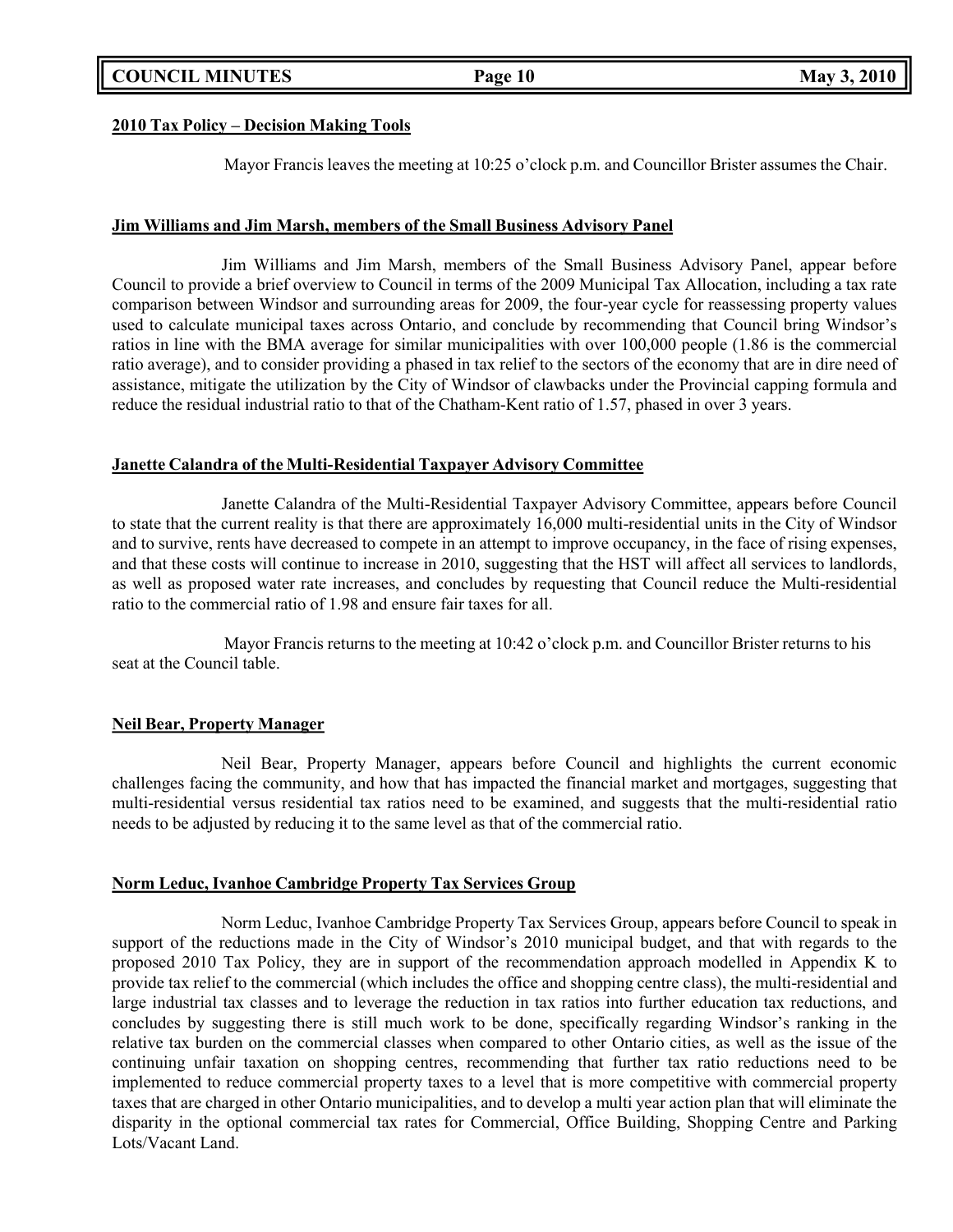# **COUNCIL MINUTES Page 11 May 3, 2010**

## **Robert Maiche, Golden Razor, Devonshire Mall**

Robert Maiche, Golden Razor, Devonshire Mall, appears before Council regarding the proposed 2010 Tax Policy, and suggests that Council closely examine the need for tax reform and to devise a multi-year action plan that will reduce commercial property taxes to a level that is more competitive with commercial property taxes that are charged in other Ontario municipalities.

## **Doug Wolfe, General Manager, Devonshire Mall**

Doug Wolfe, General Manager, Devonshire Mall, appears before Council and is available for questions with regards to the proposed 2010 Tax Policy.

## **Glen Malott, franchisee and owner, A & W Restaurant, Devonshire Mall**

Glen Malott, franchisee and owner, A & W Restaurant, Devonshire Mall, appears before Council to request that Council devise a multi-year action plan that will reduce commercial property taxes to a level that is more competitive with commercial property taxes that are charged in other municipalities, as the Windsor model has created undue hardships for tenants at Devonshire Mall and thus leading to further economic hardships for the community including increased unemployment.

Moved by Councillor Brister, seconded by Councillor Postma,

THAT City Council adopt the reduction in the tax ratios as set out in Appendix H for the 2010 taxation year which provides tax relief to the industrial, large industrial, multi-residential, commercial, office building, and shopping centre classes, and also provides additional tax relief to the residential tax class beyond that previously reported, for the tax reduction; and

THAT Administration PREPARE a multi-year plan for presentation to Council, said plan should include detailed options for bringing all tax classes below the provincial average; and

THAT the Municipality continue with the use of optional tax classes of office building, shopping center, parking lot, and large industrial;

THAT tax discounts for the first and second sub-classes of farmland awaiting development be reconfirmed at their present level of 65% and 30% respectively;

THAT the Municipality adopt the default reduction rates on vacant commercial and industrial tax classes of 30% and 35% respectively;

THAT the 2010 capping program reflect the parameters comprising the following optional tools:

- $\triangleright$  Establishing a maximum increase threshold at the greater of: 10% of the previous year's annualized capped tax and 5% of the previous year's annualized CVA tax for eligible property and
- $\triangleright$  Imposing a threshold adjustment for capped properties where the required billing adjustment (credits only) is within \$250 of the properties' CVA tax; and
- $\triangleright$  Those properties that have reached their CVA tax destination be excluded; and
- $\triangleright$  Those properties that will cross over their CVA tax destination be excluded;

THAT the Municipality reaffirms to fund the cost of capping through the claw-back mechanism within the class;

THAT the Municipality set the threshold on the tax level for eligible new construction for 2010 at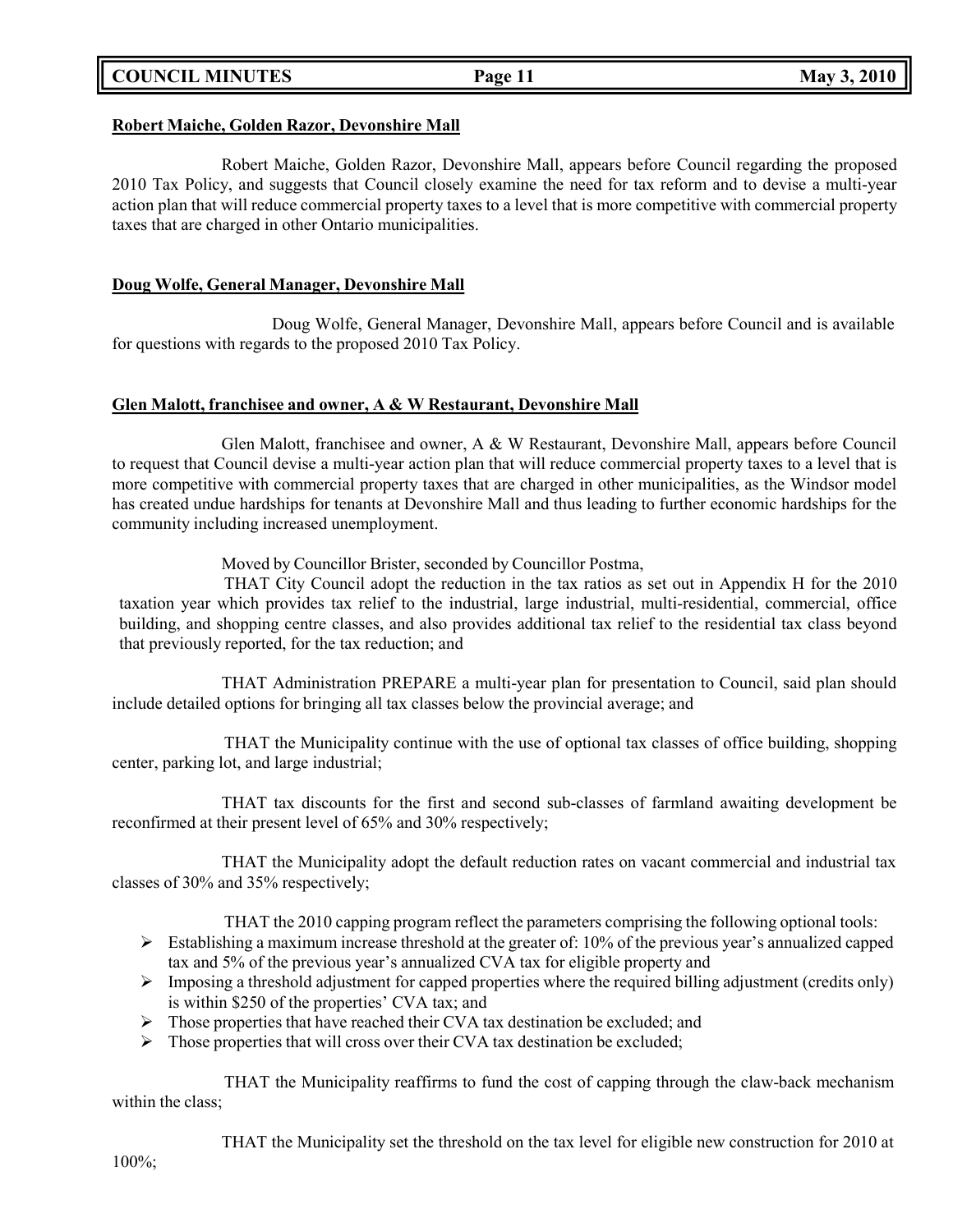# **COUNCIL MINUTES Page 12 May 3, 2010**

THAT the Municipality utilize the flow-through option for the restricted industrial classes and pass on 50% of any levy change to those classes as required;

THAT the City Solicitor be DIRECTED to prepare the necessary by-laws for approval.

The motion is **put** and is **lost**. Aye votes: Councillors Brister, Postma, Gignac and Valentinis. Nay votes: Councillors Halberstadt, Hatfield, Marra, Jones and Dilkens. Councillor Lewenza was absent from the meeting when the vote was taken on this matter.

#### **AF2010** 8

(For final disposition of this matter, see Clause **CR169/2010 and CR/170/2010** in Schedule "A" attached hereto.)

#### **Regular Business Items (for final disposition of these matters see Schedule "A" attached)**

Nil.

#### **Consideration of Committee Reports**

|               | Moved by Councillor Hatfield, seconded by Councillor Jones,                            |  |
|---------------|----------------------------------------------------------------------------------------|--|
| M136-2010     | That the Report of the special In-camera meeting held May 3, 2010, BE ADOPTED          |  |
| as presented. |                                                                                        |  |
|               | Carried.                                                                               |  |
|               | Councillor Lewenza was absent from the meeting when the vote was taken on this matter. |  |

ACO2010

#### **By-laws**

Moved by Councillor Marra, seconded by Councillor Dilkens,

That the following By-laws No. 68-2010 through 69-2010, and 71-2010 through 72-2010 (inclusive), be introduced and read a first and second time:

- 68-2010 "A BY-LAW TO AMEND BYLAW 400-2004, BEING A BYLAW OF THE CITY OF WINDSOR GOVERNING PURCHASING POLICIES AND PROCEDURES"
- 69-2010 "A BY-LAW TO FURTHER AMEND ZONING BY-LAW NUMBER 8600"
- 71-2010 "A BY-LAW TO FURTHER AMEND ZONING BY-LAW NUMBER 8600"
- 72-2010 "A BY-LAW TO CONFIRM THE PROCEEDINGS OF THE COUNCIL OF THE CORPORATION OF THE CITY OF WINDSOR AT ITS MEETING HELD ON THE THIRD DAY OF MAY, 2010"

Carried. Councillor Lewenza was absent from the meeting when the vote was taken on this matter.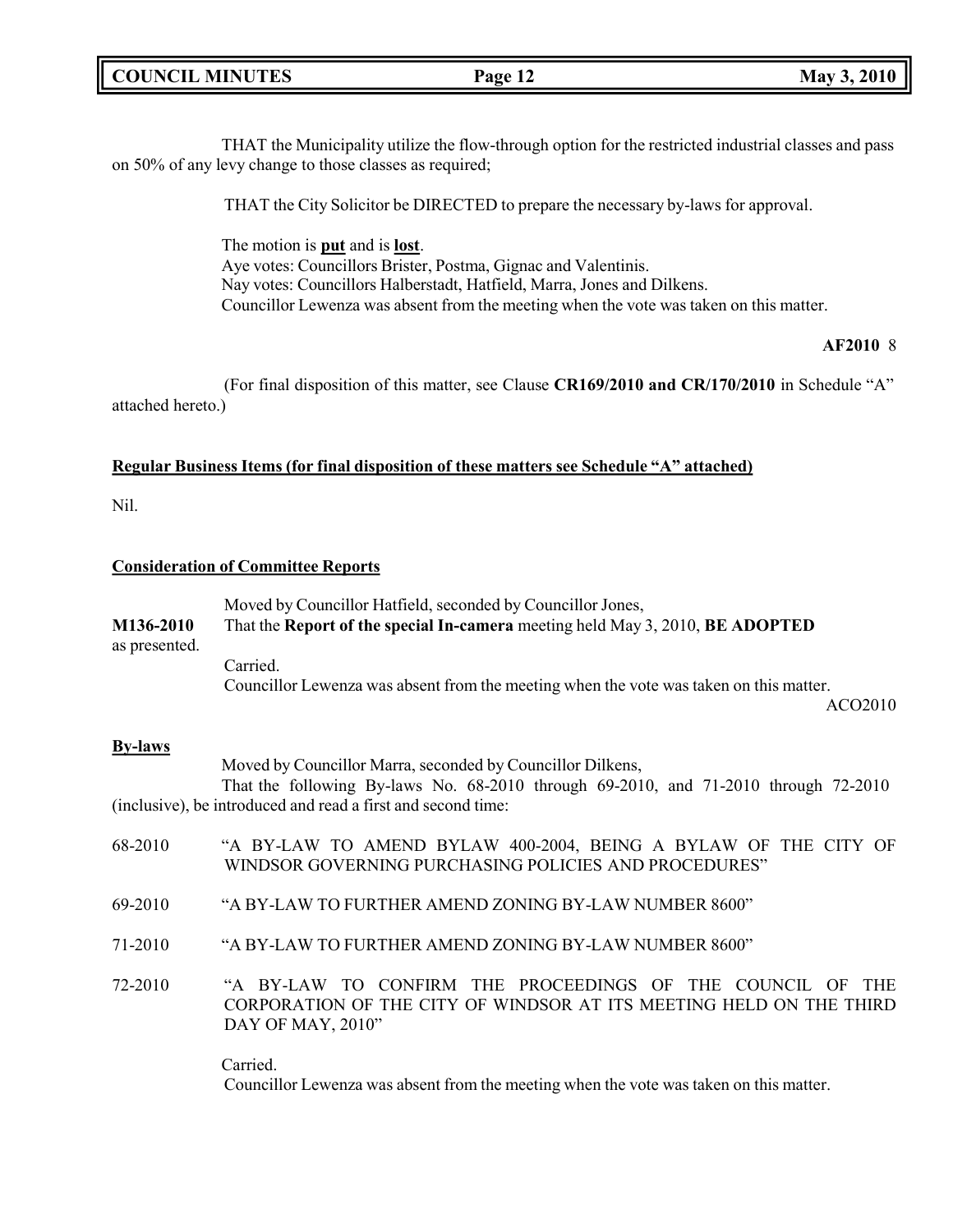Moved by Councillor Postma, seconded by Councillor Valentinis,

That the Committee of the Whole does now rise and report to Council respecting the business items considered by the Committee:

- **1) Communication Items (as amended)**
- **2) Consent Agenda (as presented)**
- **3) Items Deferred**
- **Items Referred**
- **4) Consideration of the Balance of Business Items (see Schedule "A")**
- **5) Committee Reports (as presented)**
- **6) By-laws given first and second readings (as presented)**

Carried.

Councillor Lewenza was absent from the meeting when the vote was taken on this matter.

## **Notices of Motion**

Councillor Jones gives notice that he intends to introduce a motion for consideration at the May 17, 2010 meeting of Council regarding reconstruction of the College Avenue Bridge.

## **Third Reading of By-laws**

Moved by Councillor Brister, seconded by Councillor Dilkens,

That the following By-laws No. 68-2010 through 69-2010, and 71-2010 through 72-2010 (inclusive), having been read a first and second time be now read a third time and finally passed and that the Mayor and Clerk **BE AUTHORIZED** to sign and seal the same notwithstanding any contrary provision of the Council.

Carried.

Councillor Lewenza was absent from the meeting when the vote was taken on this matter.

## **Petitions**

None presented.

## **Council Questions**

Moved by Councillor Hatfield, seconded by Councillor Jones,

**M137-2010** That the Council Questions arising from the previous meeting of Council and listed by the Clerk **BE NOW CONSIDERED** for purposes of discussion, and further, that the Administration **BE DIRECTED** to proceed with the necessary actions to respond to the Council Questions consistent with Council's instructions.

Carried.

Councillor Lewenza was absent from the meeting when the vote was taken on this matter.

ACOQ2010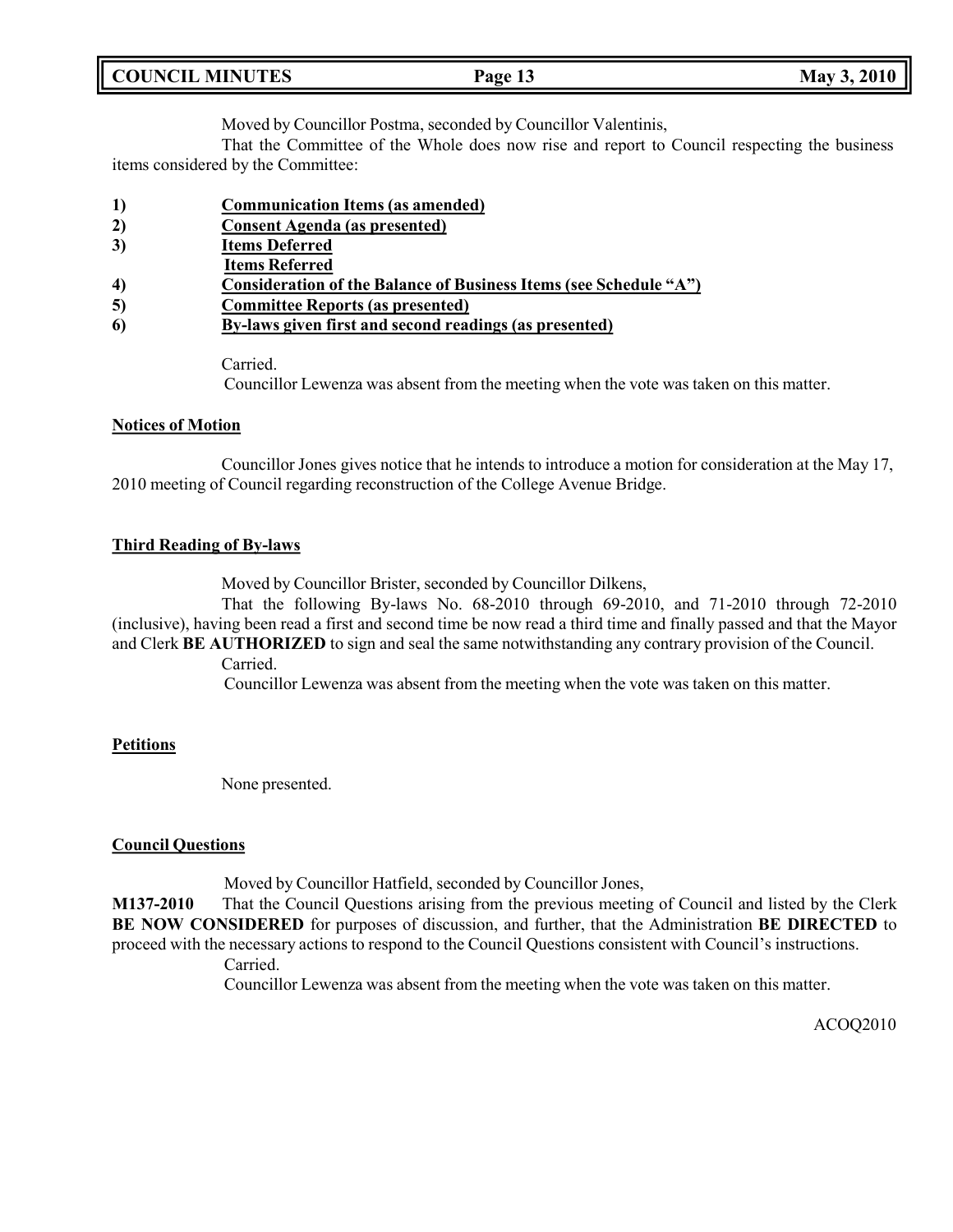# **PROPOSED IN-CAMERA AGENDA FOR MAY 10, 2010**

Moved by Councillor Gignac, seconded by Councillor Marra,

**M138-2010** That the following proposed In Camera Agenda for May 10, 2010 **BE APPROVED**:

| Item No. | <b>Subject</b>                   | Section – Pursuant to Municipal Act, 2001, as<br>amended |
|----------|----------------------------------|----------------------------------------------------------|
| . .      | Property matter $-$ negotiations | 239(2)(c)                                                |

and further, that in accordance with By-law 46-2003, the Chief Administrative Officer, in consultation with the Mayor **BE AUTHORIZED** to add matters deemed to be of an urgent or time sensitive nature.

Carried.

Councillor Lewenza was absent from the meeting when the vote was taken on this matter.

ACO2010

# **Adjournment**

Moved by Councillor Postma, seconded by Councillor Valentinis, That this Council meeting stand adjourned until the next regular meeting of Council or at the call

# of the Mayor.

Carried. Councillor Lewenza was absent from the meeting when the vote was taken on this matter.

Accordingly, the meeting is adjourned at 11:55 o'clock p.m.

**MAYOR**

**CITY CLERK**

# **THIS IS A DRAFT COPY**

# **DEPUTY CITY CLERK/SENIOR MANAGER OF COUNCIL SERVICES**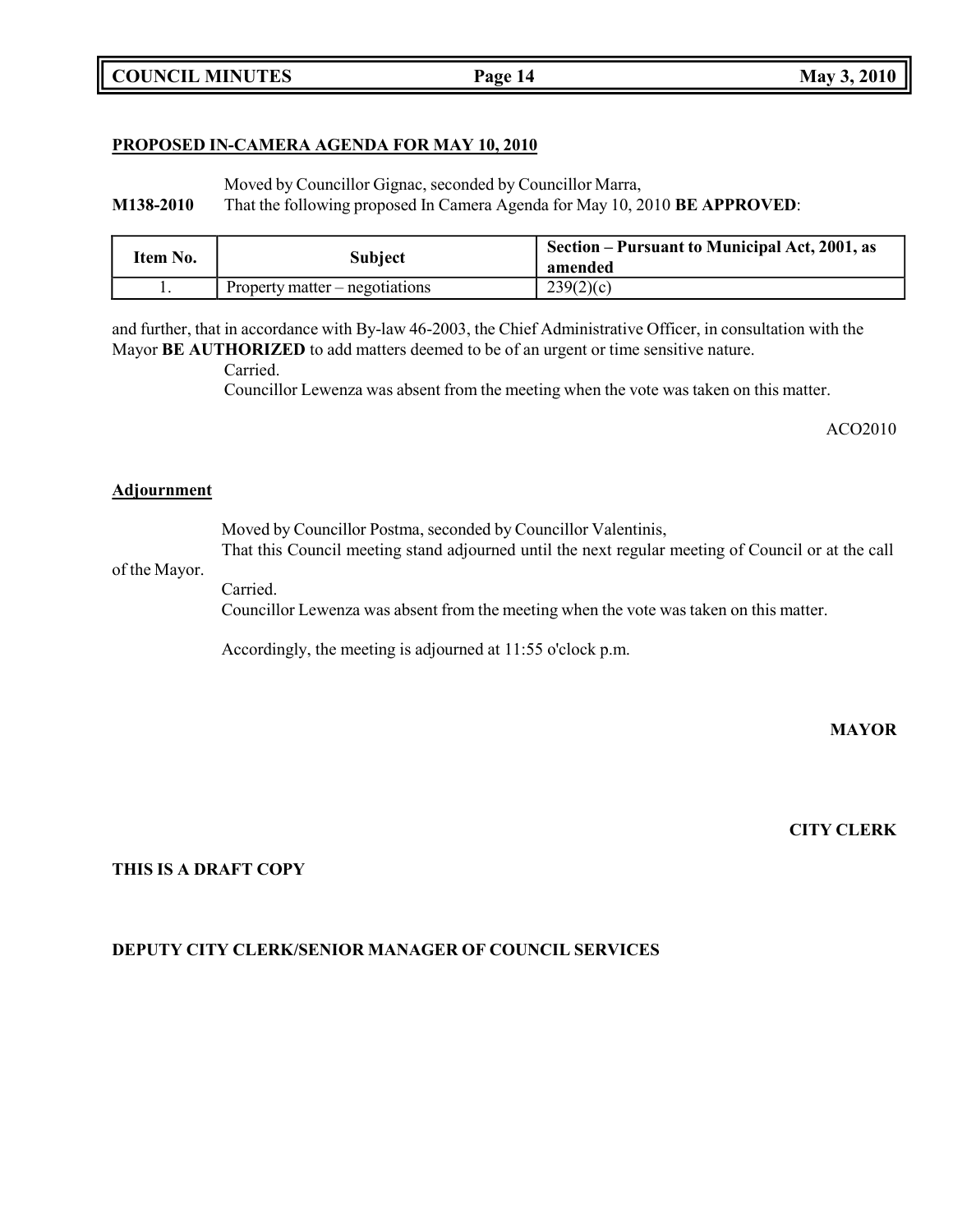# **COUNCIL MINUTES Page 15 May 3, 2010**

Postma Gignac

#### CR162/2010

That the Manager of Cultural Affairs **BE DIRECTED** to proceed using previous reports, to do an in-house study and make recommendations to City Council regarding a potential museum, including theme, location, a Needs Assessment and Conceptual Plan; Potential Sites and Area Evaluation and a Financial Analysis and models for operation;

That City Council **APPROVE** the composition of the Museum Development Feasibility Study Steering Committee; and

That City Council **ESTABLISH** a City of Windsor Museum Development Fund with the funds from the Chimczuk Trust, subject to the findings of the study; and further,

That the City Clerk **BE DIRECTED** to schedule a Strategic Planning Session of Council within six to eight weeks, to discuss museum issues, including theme, location and potential partnerships.

Carried.

At the request of Mayor Francis a recorded vote is taken.

# RESULTS OF RECORDED VOTE:

| Aye Votes | Councillors Postma, Gignac, Brister, Halberstadt, Valentinis,<br>Lewenza, Marra, Jones, Dilkens and Mayor Francis |
|-----------|-------------------------------------------------------------------------------------------------------------------|
| Nay Votes | Councillor Hatfield                                                                                               |
| Absent    | None                                                                                                              |
| Abstain   | None                                                                                                              |

Report Number **14636 APR/10168 1**

Internal Distribution Community Development & Health [Mary E. Baruth] Community Development & Health Commissioner Executive Director of Recreation Chief Financial Officer/City Treasurer City Solicitor City Clerk Deputy City Clerk

Postma Hatfield

## CR163/2010

That City Council **ENDORSE** the Municipal Cultural Master Plan, as presented in the report to Council by the Manager of Cultural Affairs dated March 8, 2010, and further, that the Windsor Symphony Orchestra and the Art Gallery of Windsor **BE REQUESTED** to initiate discussions with the City and the Cultural Affairs Office to negotiate a memorandum of understanding outlining a multi-year agreement.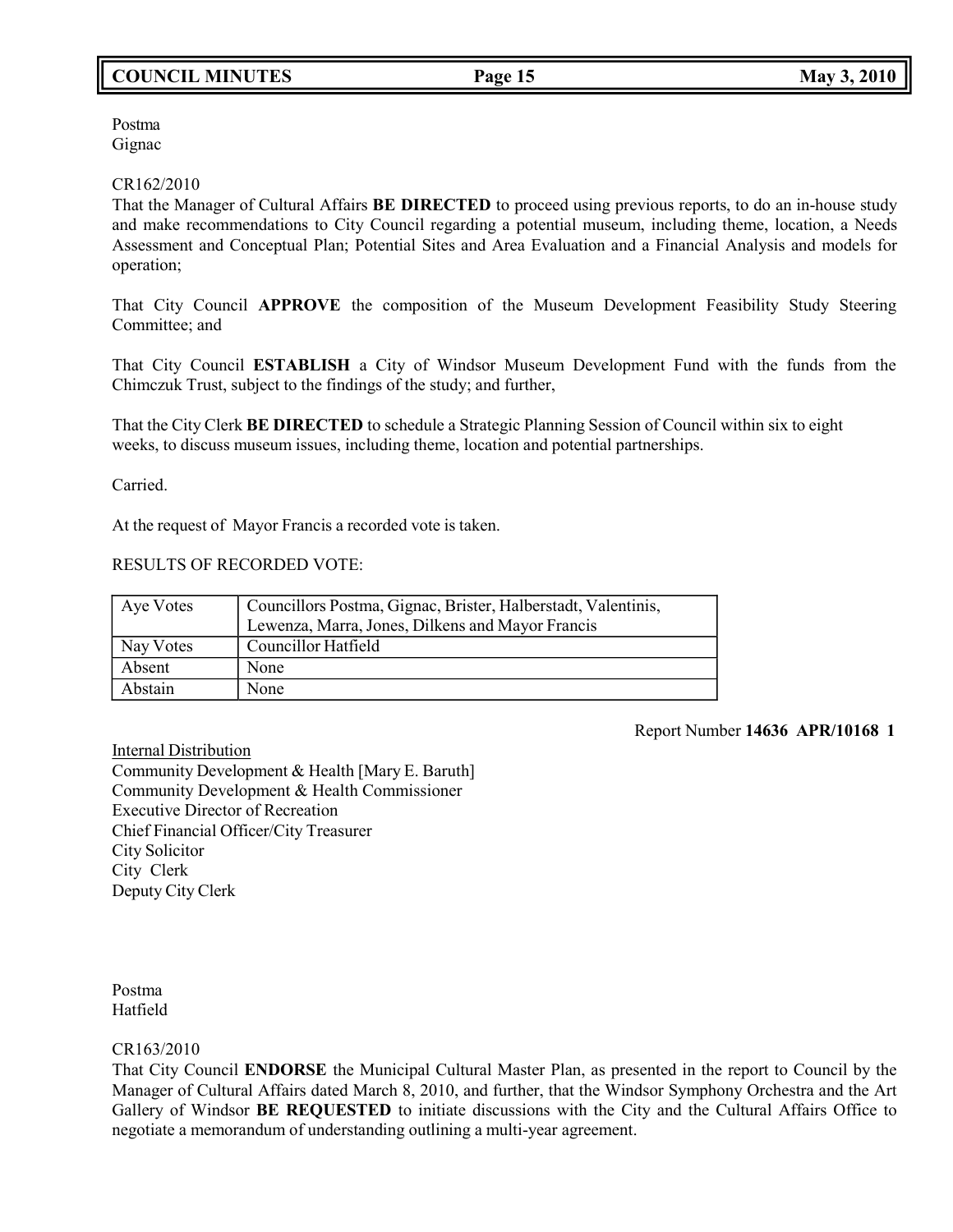# **COUNCIL MINUTES Page 16 May 3, 2010**

#### Carried.

Councillors Brister, Gignac, Valentinis and Jones voting nay. Councillor Lewenza was absent from the meeting when the vote was taken on this matter.

Report Number **14635 APR/10296 2**

Internal Distribution Community Development & Health [Mary E. Baruth] Community Development & Health Commissioner Executive Director of Recreation Chief Financial Officer/City Treasurer City Solicitor

Postma Dilkens

CR164/2010

THAT Council **APPROVE** the award of Tender No. 50-10 for the Roof and Building Envelope Restoration at Windsor Water World at 400 Wyandotte St. E. to Gulf Developments Inc. in the amount of Three hundred twenty one thousand seventy two dollars and seventy nine cents (\$321,072.79) excluding GST to **BE FUNDED** from account 007-5410-708500 (Roofing Account) with a pre-commitment of the 2010 roofing capital budget of \$210,000.79, and with a pre-commitment of the reprioritized 2011 roofing capital budget of \$111,072.

Carried.

Report Number **#: 14647 SR2010 C3**

Internal Distribution Hospitality & Corporate Facility Planning [Donna Desantis] Manager of Real Property and Asset Planning – Sergio Grando Executive Director of Recreation and Culture Executive Director of Parks Manager of Purchasing and Risk Management Chief Financial Officer/City Treasurer City Solicitor

Postma Dilkens

CR165/2010

That the report of the City Engineer dated April 19, 2010 entitled "Update – Investing in Ontario Funding – Required Notice and Acknowledgements" **BE RECEIVED** for information, and further,

That Administration **WILL PROCEED** to acknowledge the Province of Ontario through the "Investing in Ontario" Act for the \$20.6 million received in 2008 and used in the 2009 Capital Budget Program.

Carried.

Report Number **14624 AFB/10064 C4**

Internal Distribution City Engineer, Mario Sonego City Clerk Chief Financial Officer/City Treasurer Postma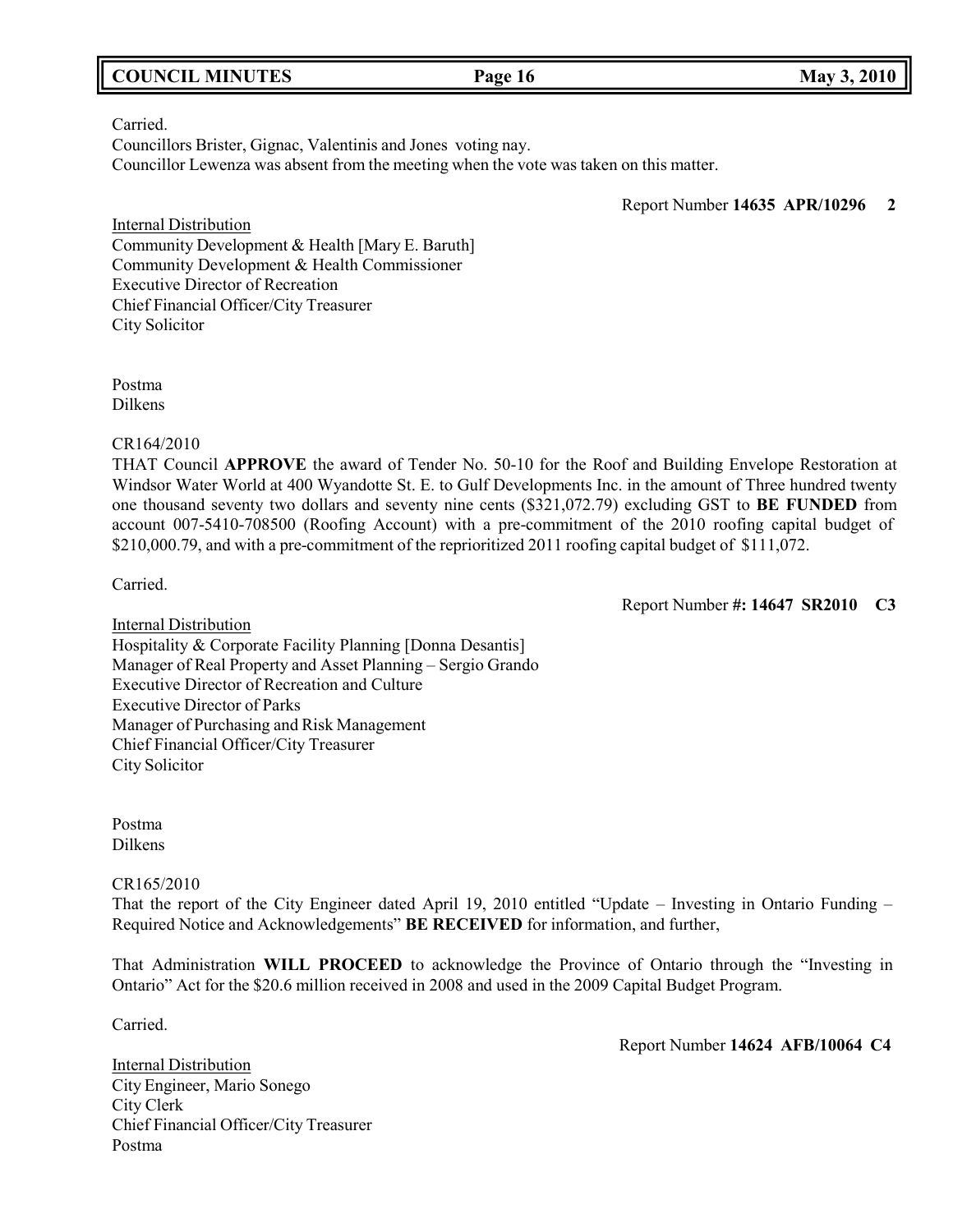# **COUNCIL MINUTES Page 17 May 3, 2010**

Dilkens

#### CR166/2010

That By-law 68-2010 **BE ADOPTED** by Council to amend bylaw 400-2004, being a bylaw of the City of Windsor Governing Purchasing Policies and Procedures, to simplify the bonding requirements for tenders and to clarify the procedure in the event of tied bids.

Carried.

Report Number **14654 AB2010 C5**

Internal Distribution Legal [Shelby Askin Hager] City Solicitor Manager of Purchasing and Risk Management Chief Financial Officer/City Treasurer

Postma Dilkens

#### CR167/2010

THAT COUNCIL **APPROVE**, the 2010 annual corporate Advertising Contract with "The Windsor Star" (A Division of Can West Mediaworks Publications, Inc.), and that the CAO and City Clerk **BE AUTHORIZED** to execute the said contract, satisfactory in form and technical content to the City Solicitor, and in financial content to the City Treasurer and Chief Financial Officer.

Carried.

Report Number **14652 APR/10591 C6**

Internal Distribution Legal [Elaine Castellan] City Solicitor Manager of Purchasing and Risk Management Chief Financial Officer/City Treasurer Corporate Marketing & Communications Officer – M. Rodgers

Marra Lewenza

## CR168/2010

That the report of the City Engineer dated April 6, 2010 entitled "Windsor Essex County Environment Committee (WECEC) and City of Windsor Environmental Coordinator Office Staffing"

**BE DEFERRED** for a few weeks, at the request of Administration, to allow for clarification concerning the impact associated with the issue of student hiring.

Carried.

Councillors Valentinis and Brister disclose an interest and abstain from voting on this matter.

#### Internal Distribution

Report Number **14646 EI2010 7**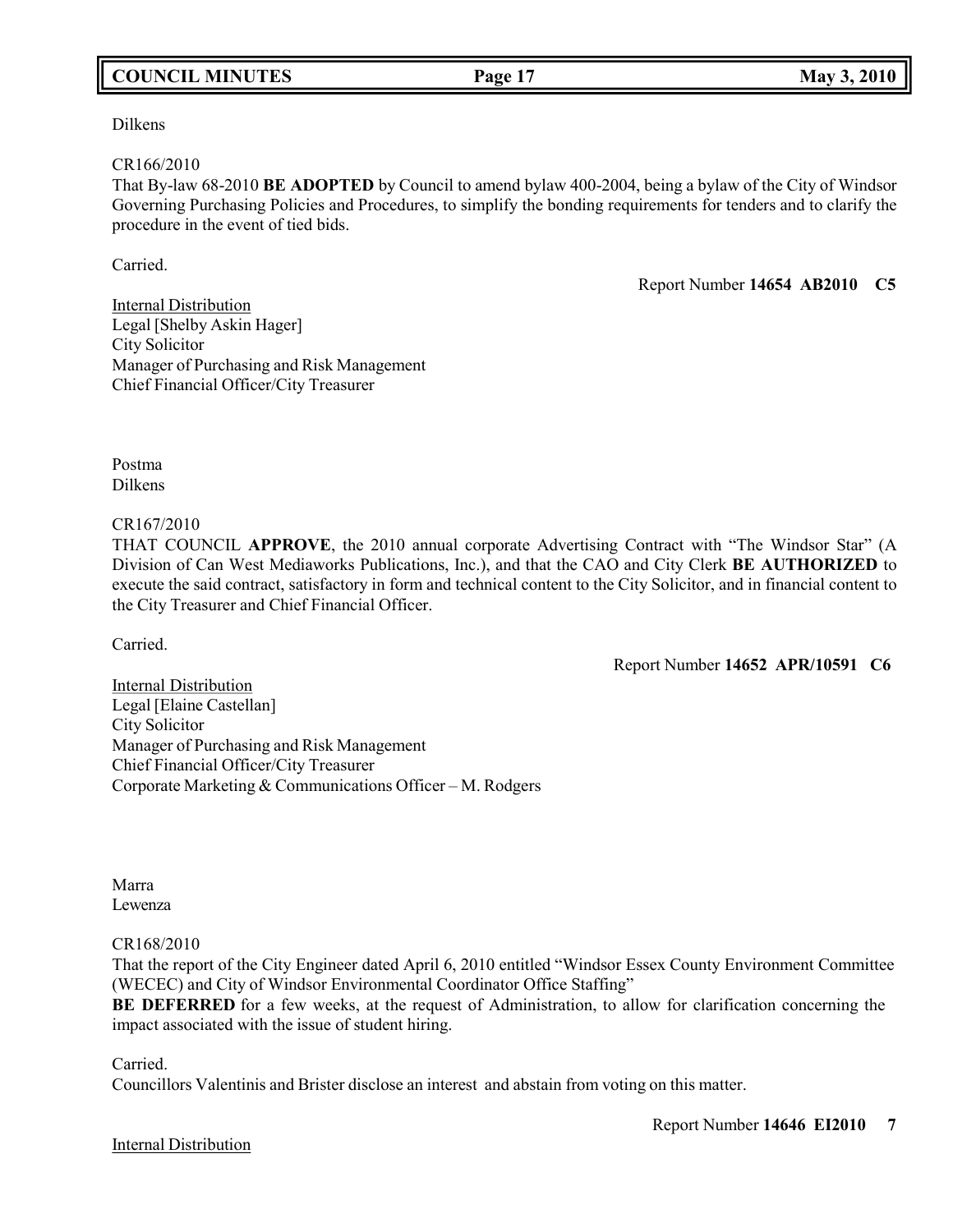# **COUNCIL MINUTES Page 18 May 3, 2010**

Public Works [Paul Drca] City Engineer Interim Director of PollutionControl Executive Director of Operations Chief Financial Officer/City Treasurer City Solicitor Coordinator, WECEC Committee – K. Kadour

Jones Hatfield

## CR169/2010

Consistent with the principles upon which the 2010 operating budget was established and approved:

THAT City Council adopt the reduction in the tax ratios as set out in appendix K for the 2010 taxation year which provides tax relief to the commercial, multi-residential and large industrial tax classes without impacting on the previously reported tax reduction for residential property owners;

THAT the Municipality continue with the use of optional tax classes of office building, shopping center, parking lot, and large industrial;

# **THAT tax discounts for the first and second sub-classes of farmland awaiting development be reconfirmed at their present level of 65% and 30% respectively;**

## **THAT the Municipality adopt the default reduction rates on vacant commercial and industrial tax classes of 30% and 35% respectively;**

THAT the 2010 capping program reflect the parameters comprising the following optional tools:

- $\triangleright$  Establishing a maximum increase threshold at the greater of: 10% of the previous year's annualized capped tax and 5% of the previous year's annualized CVA tax for eligible property and
- $\triangleright$  Imposing a threshold adjustment for capped properties where the required billing adjustment (credits only) is within \$250 of the properties' CVA tax; and
- $\triangleright$  Those properties that have reached their CVA tax destination be excluded; and
- $\triangleright$  Those properties that will cross over their CVA tax destination be excluded;

THAT the Municipality reaffirms to fund the cost of capping through the claw-back mechanism within the class;

THAT the Municipality set the threshold on the tax level for eligible new construction for 2010 at 100%; THAT the Municipality utilize the flow-through option for the restricted industrial classes and pass on 50% of any levy change to those classes as required;

THAT the City Solicitor be DIRECTED to prepare the necessary by-laws for approval.

Carried.

Councillors Brister, Postma, Halberstadt and Gignac voting nay. Councillor Lewenza was absent from the meeting when the vote was taken on this matter.

Report Number **14659 AF2010 8**

Internal Distribution Finance [Janice Guthrie] Chief Financial Officer/City Treasurer City Solicitor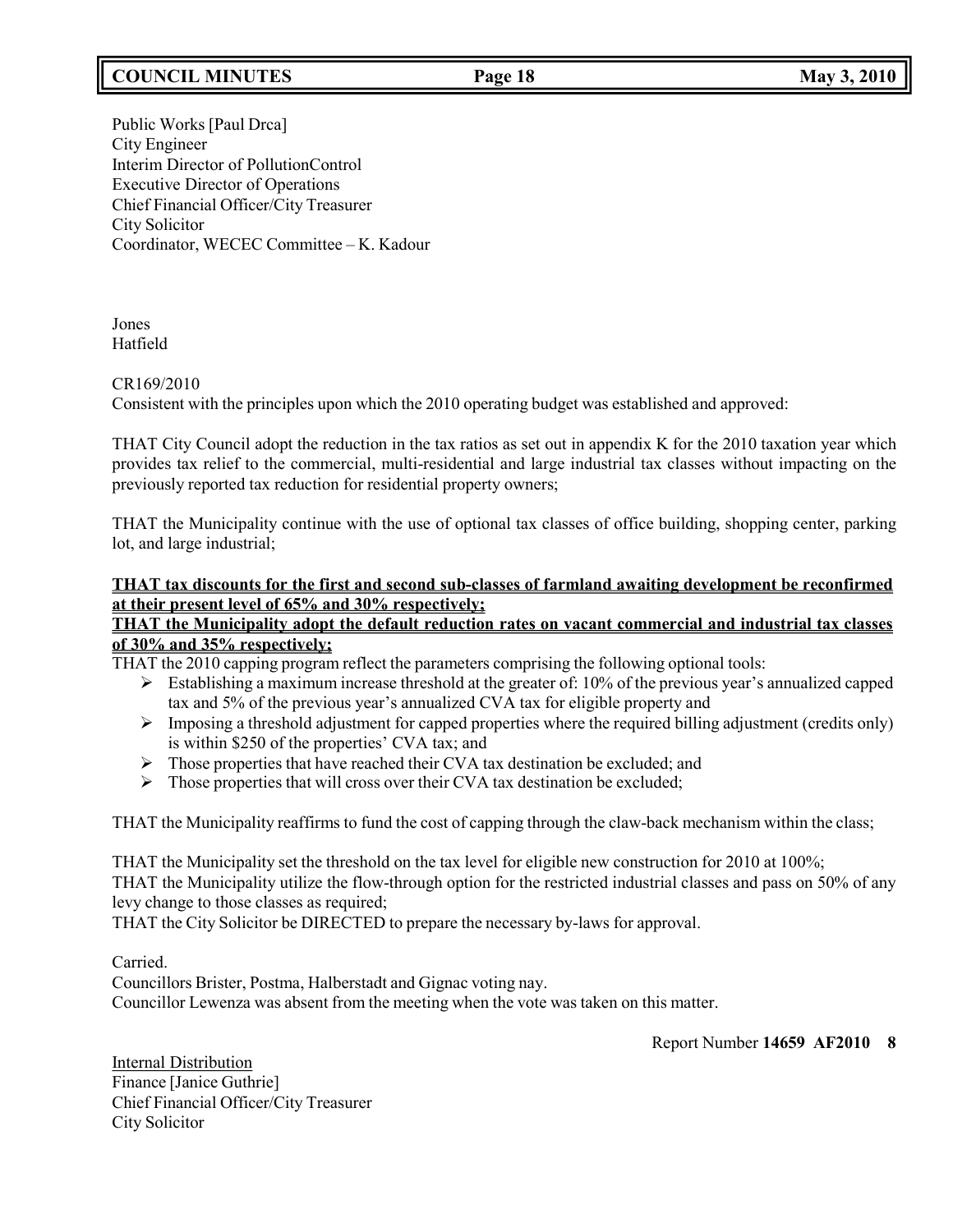Halberstadt Gignac

## CR170/2010

That Administration (Finance Department) **WORK IN CONCERT** with various non-residential sector groups **TO DEVELOP** a 3 to 5 year plan to reduce multi-residential, commercial, shopping centre and industrial taxes to address the City's competitive challenges and the need to create private sector jobs, with models to come forward for the 2011 budget year.

Carried.

Councillor Lewenza was absent from the meeting when the vote was taken on this matter.

Report Number **14659 AF2010 8**

Internal Distribution Finance [Janice Guthrie] Chief Financial Officer/City Treasurer

Lewenza Gignac

CR171/2010

That the report of the Executive Director of Recreation and Culture dated April 12, 2010 entitled "Emission of Amplified Sound Policy" **BE NOTED AND FILED**.

Carried.

Councillors Halberstadt, Dilkens, Valentinis and Jones voting nay. Councillor Postma was absent from the meeting when the vote was taken on this matter.

Report Number **14645 SR2010 9**

Internal Distribution Recreation [Walt Metulynsky] Community Development and Health Commissioner Chief Building Official Executive Director of Recreation Manager of Compliance and Enforcement – A. Kalinowski Coordinator of Community Special Events Services – M. Taylor

Postma Dilkens

CR172/2010

That the sponsorship of facilities within the WFCU Centre for Naming Rights over a ten year period effective January 1, 2009 until December 31, 2018 by the following companies/organizations: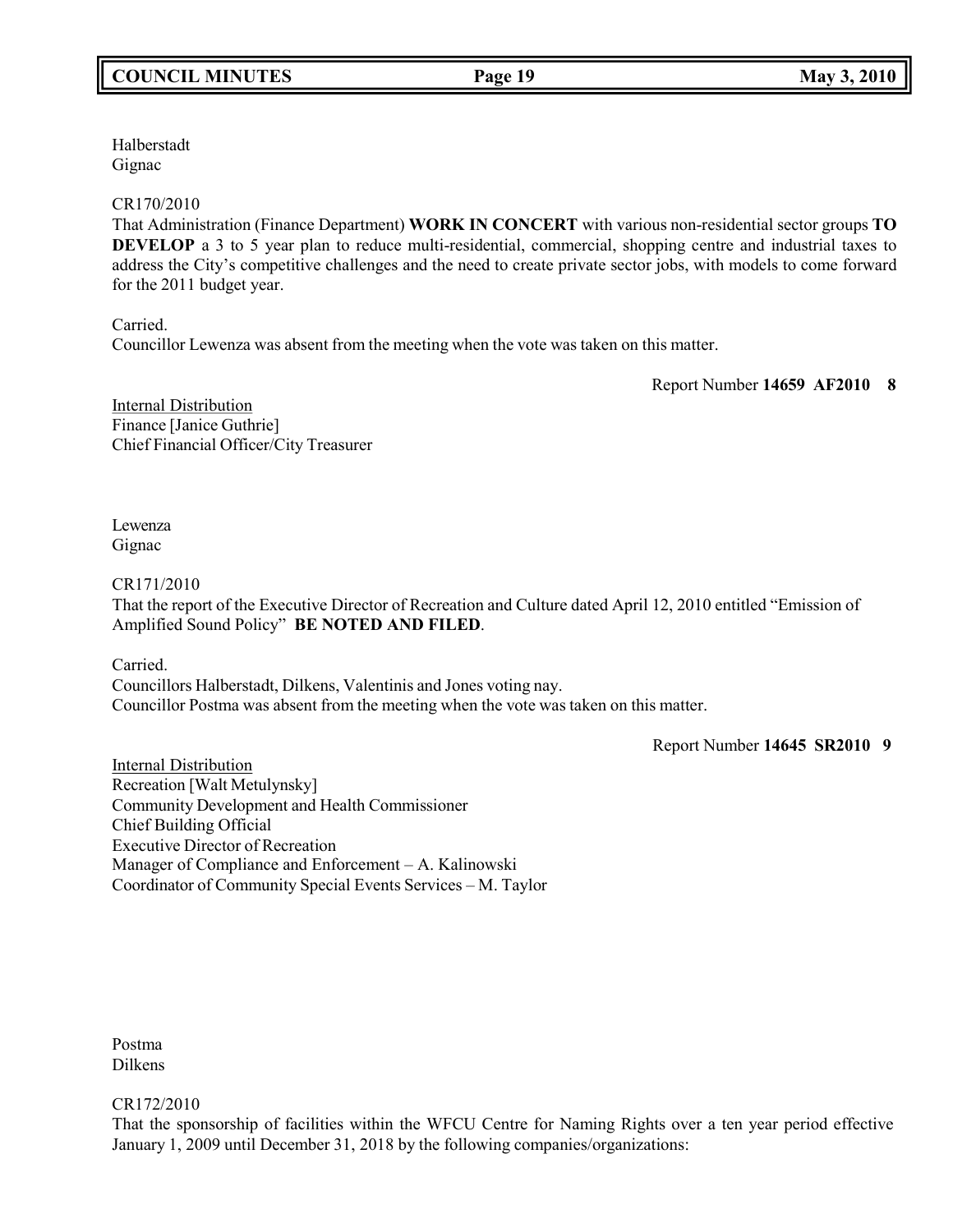- ⋅ AM800 CKLW
- ⋅ The Windsor Star
- ⋅ Green Shield Canada
- ⋅ Optimist Clubs of Windsor
- ⋅ The Collavino Group
- ⋅ Jamieson Laboratories
- ⋅ Festival Tent and Party Rentals

**BE APPROVED**, and further, that the Chief Administrator and City Clerk **BE AUTHORIZED** to sign the agreements subject to approval as to the form by the City Solicitor and as to content by the Executive Director of Recreation and Culture and the City Treasurer, and further, that the authorization for the execution and signing agreements for additional future Naming Rights of facilities at the WFCU Centre **BE DELEGATED** to the Chief Administrative Officer for those sponsorships with a value of \$150,000 or less.

Carried.

Councillor Brister discloses an interest and abstains from voting on this matter.

Report Number **14669 GM/9330 C10**

**Internal Distribution** Recreation [Jan Wilson] Community Development and Health Commissioner Chief Financial Officer/City Treasurer City Solicitor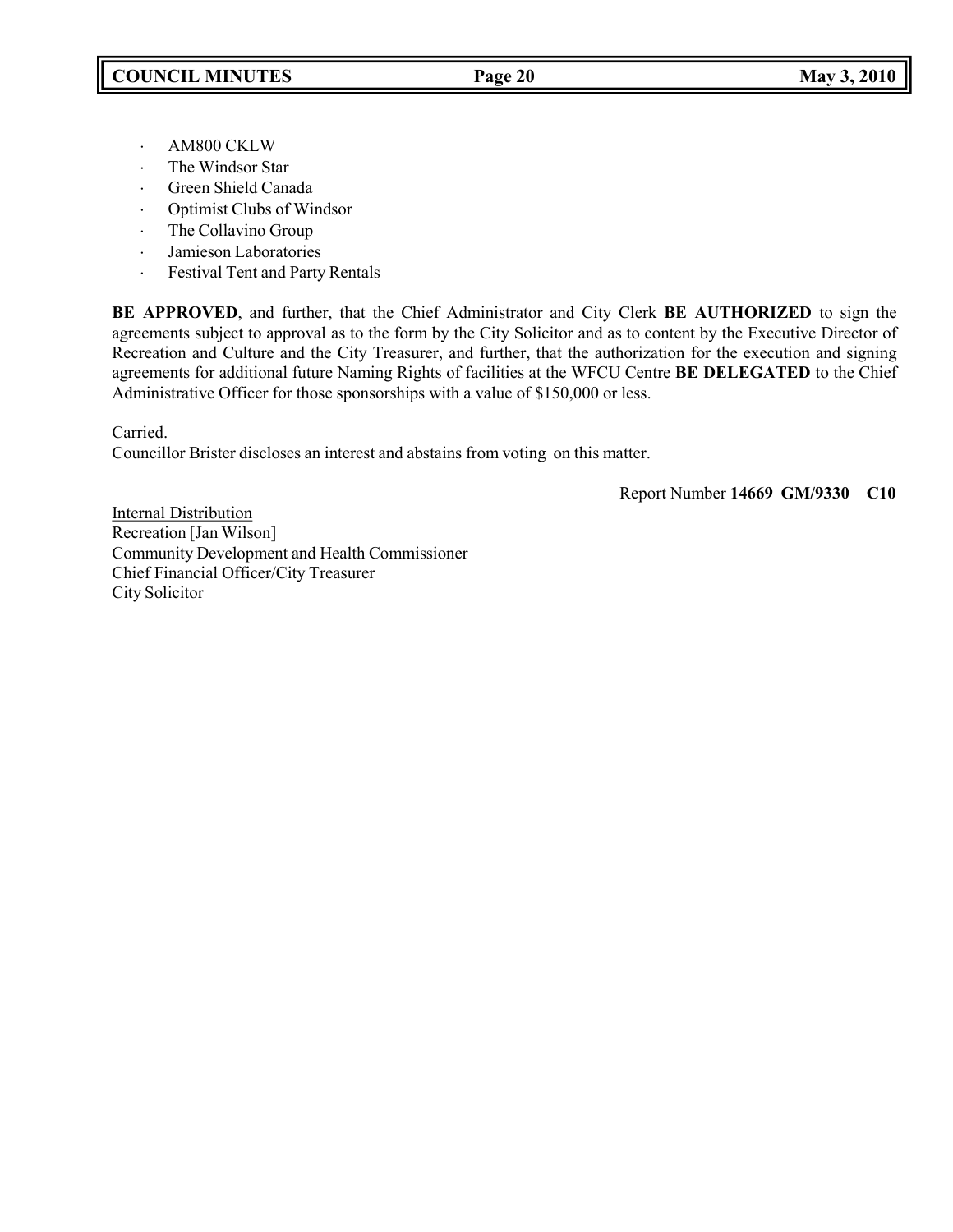ADOPTED by Council at its meeting held May 3, 2010 [**M136-2010**] VC/bm

# **SPECIAL MEETING OF COUNCIL – IN CAMERA May 3, 2010**

# **Meeting called to order at: 5:00 p.m.**

# **Members in Attendance:**

Mayor E. Francis Councillor D. Brister (arrives at 5:01 p.m.) Councillor D. Dilkens Councillor C. Postma Councillor R. Jones Councillor A. Halberstadt Councillor F. Valentinis Councillor K. Lewenza (arrives at 5:10 p.m.) Councillor P. Hatfield Councillor J. Gignac

# **Members Absent:**

Councillor B. Marra

# **Also in attendance:**

H. Reidel, Chief Administrative Officer

- R. Warsh, Community Development and Health Commissioner
- M. Sonego, City Engineer
- G. Wilkki, City Solicitor

V. Critchley, City Clerk

- O. Colucci, Chief Financial Officer
- V. Mihalo, Executive Director of Human Resources (Item 2)
- N. Jammu-Taylor, Legal Counsel (Item 2)

# **Verbal Motion is presented by Councillor Jones, seconded by Councillor Valentinis,**

**to move in Camera for discussion of the following item(s):**

| о. | <b>Subject</b>                                                              | $\vert n -$ Pursuant to Municipal<br>Act, 2001, as amended |
|----|-----------------------------------------------------------------------------|------------------------------------------------------------|
|    | matter – claim                                                              | 239(2)(e)                                                  |
|    | al matter – about an identifiable individual – $\frac{239(2)}{b}$<br>update |                                                            |